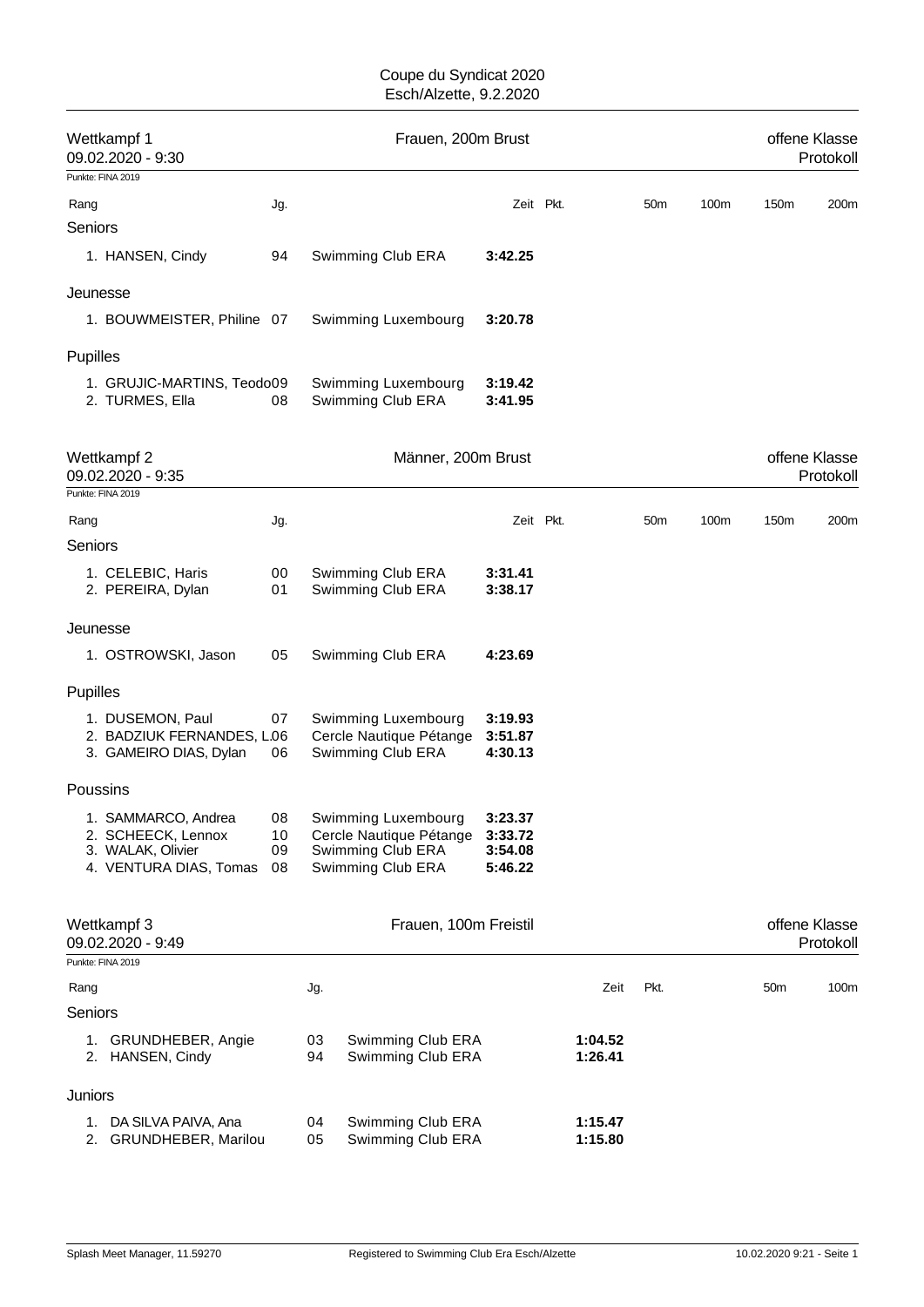# Wettkampf 3, Frauen, 100m Freistil

| Jeunesse |
|----------|
|----------|

| 1.<br>2.<br>3.                                                              | BARANCZYK, Maya<br>MAJ, Nathalie<br>SHEHU, Alishia                                                                                                                                                                                                                          | 07<br>07<br>07                                                 | Swimming Luxembourg<br>Swimming Luxembourg<br>Swimming Club ERA                                                                                                                                                                                         | 1:11.63<br>1:16.11<br>1:32.06                                                                                         |
|-----------------------------------------------------------------------------|-----------------------------------------------------------------------------------------------------------------------------------------------------------------------------------------------------------------------------------------------------------------------------|----------------------------------------------------------------|---------------------------------------------------------------------------------------------------------------------------------------------------------------------------------------------------------------------------------------------------------|-----------------------------------------------------------------------------------------------------------------------|
| Pupilles                                                                    |                                                                                                                                                                                                                                                                             |                                                                |                                                                                                                                                                                                                                                         |                                                                                                                       |
| 1.<br>2.<br>3.<br>4.<br>5.<br>6.<br>$7_{\cdot}$<br>8.<br>9.<br>10.<br>disq. | HRIC, Nina<br>OLIVERO, Francesca<br>NEMETI, Borbala<br>GRUJIC-MARTINS, Teodora<br>MILANOVSKA, Maja<br>POELS, Klara-Luisa<br>PIEPOLYTE, Ema<br>PASA, Sofia<br>LAPUSNEANU, Alexandra<br>RIVELLINI, Frida<br>TURMES, Ella<br>G2 - Starting before the starting signal (SW 4.4) | 08<br>08<br>08<br>09<br>09<br>09<br>08<br>08<br>08<br>09<br>08 | Swimming Luxembourg<br>Swimming Luxembourg<br>Swimming Luxembourg<br>Swimming Luxembourg<br>Swimming Luxembourg<br>Swimming Luxembourg<br>Swimming Luxembourg<br>Swimming Luxembourg<br>Swimming Luxembourg<br>Swimming Luxembourg<br>Swimming Club ERA | 1:09.03<br>1:12.68<br>1:15.11<br>1:15.27<br>1:15.84<br>1:22.69<br>1:24.13<br>1:26.46<br>1:37.65<br>1:39.16<br>1:41.59 |
| na.                                                                         | HUREMOVIC, Dina                                                                                                                                                                                                                                                             | 09                                                             | Cercle Nautique Pétange                                                                                                                                                                                                                                 |                                                                                                                       |
| Poussins                                                                    |                                                                                                                                                                                                                                                                             |                                                                |                                                                                                                                                                                                                                                         |                                                                                                                       |
| 1.<br>2.<br>3.                                                              | BARTHEL, Emma<br>PAVELEK, Mira<br>LEONARD, Leni                                                                                                                                                                                                                             | 10<br>10<br>10                                                 | Swimming Luxembourg<br>Swimming Luxembourg<br>Swimming Luxembourg                                                                                                                                                                                       | 1:19.61<br>1:24.23<br>1:25.40                                                                                         |

4. NIKITINA, Dana 10 Swimming Luxembourg **1:39.15**

|                 | Wettkampf 4<br>09.02.2020 - 10:01<br>Punkte: FINA 2019                                                     |                      | Männer, 100m Freistil                                                                    |                                          | offene Klasse<br>Protokoll |                 |      |
|-----------------|------------------------------------------------------------------------------------------------------------|----------------------|------------------------------------------------------------------------------------------|------------------------------------------|----------------------------|-----------------|------|
|                 |                                                                                                            |                      |                                                                                          |                                          |                            |                 |      |
| Rang            |                                                                                                            | Jg.                  |                                                                                          | Zeit                                     | Pkt.                       | 50 <sub>m</sub> | 100m |
| <b>Seniors</b>  |                                                                                                            |                      |                                                                                          |                                          |                            |                 |      |
|                 | 1. PEREIRA, Dylan<br>2. CELEBIC, Haris                                                                     | 01<br>00             | Swimming Club ERA<br>Swimming Club ERA                                                   | 1:21.15<br>1:26.50                       |                            |                 |      |
| Jeunesse        |                                                                                                            |                      |                                                                                          |                                          |                            |                 |      |
| 3.              | 1. BOENTGES, Kimi<br>2. PALAGNIOUK, Romain<br>OSTROWSKI, Jason                                             | 05<br>04<br>05       | Cercle Nautique Pétange<br>Cercle Nautique Pétange<br>Swimming Club ERA                  | 1:00.93<br>1:00.94<br>1:54.22            |                            |                 |      |
| <b>Pupilles</b> |                                                                                                            |                      |                                                                                          |                                          |                            |                 |      |
| 2.<br>3.<br>4.  | 1. ZYSKOWSKI, Maksymilian<br>GOMES DA COSTA, Rafael<br><b>BADZIUK FERNANDES, L.</b><br>GAMEIRO DIAS, Dylan | 07<br>07<br>06<br>06 | Swimming Club ERA<br>Swimming Club ERA<br>Cercle Nautique Pétange<br>Swimming Club ERA   | 1:24.83<br>1:25.51<br>1:26.03<br>1:47.27 |                            |                 |      |
| Poussins        |                                                                                                            |                      |                                                                                          |                                          |                            |                 |      |
| 2.<br>3.<br>4.  | 1. VIGUIER, Evan<br>ORTIZ BOGDANOV, Pablo<br>KUNEN, Fynn<br>METZLER, Charles                               | 08<br>08<br>08<br>08 | Swimming Luxembourg<br>Swimming Luxembourg<br>Swimming Luxembourg<br>Swimming Luxembourg | 1:08.43<br>1:09.13<br>1:10.96<br>1:13.65 |                            |                 |      |
| 5.<br>6.<br>7.  | <b>KROMBACH, Alex</b><br><b>BEHLIL, Alp</b><br>SAMMARCO, Andrea                                            | 08<br>09<br>08       | Swimming Luxembourg<br>Swimming Luxembourg<br>Swimming Luxembourg                        | 1:16.27<br>1:18.69<br>1:19.10            |                            |                 |      |
| 8.              | ANISKO, Leonard                                                                                            | 08                   | Cercle Nautique Pétange                                                                  | 1:19.26                                  |                            |                 |      |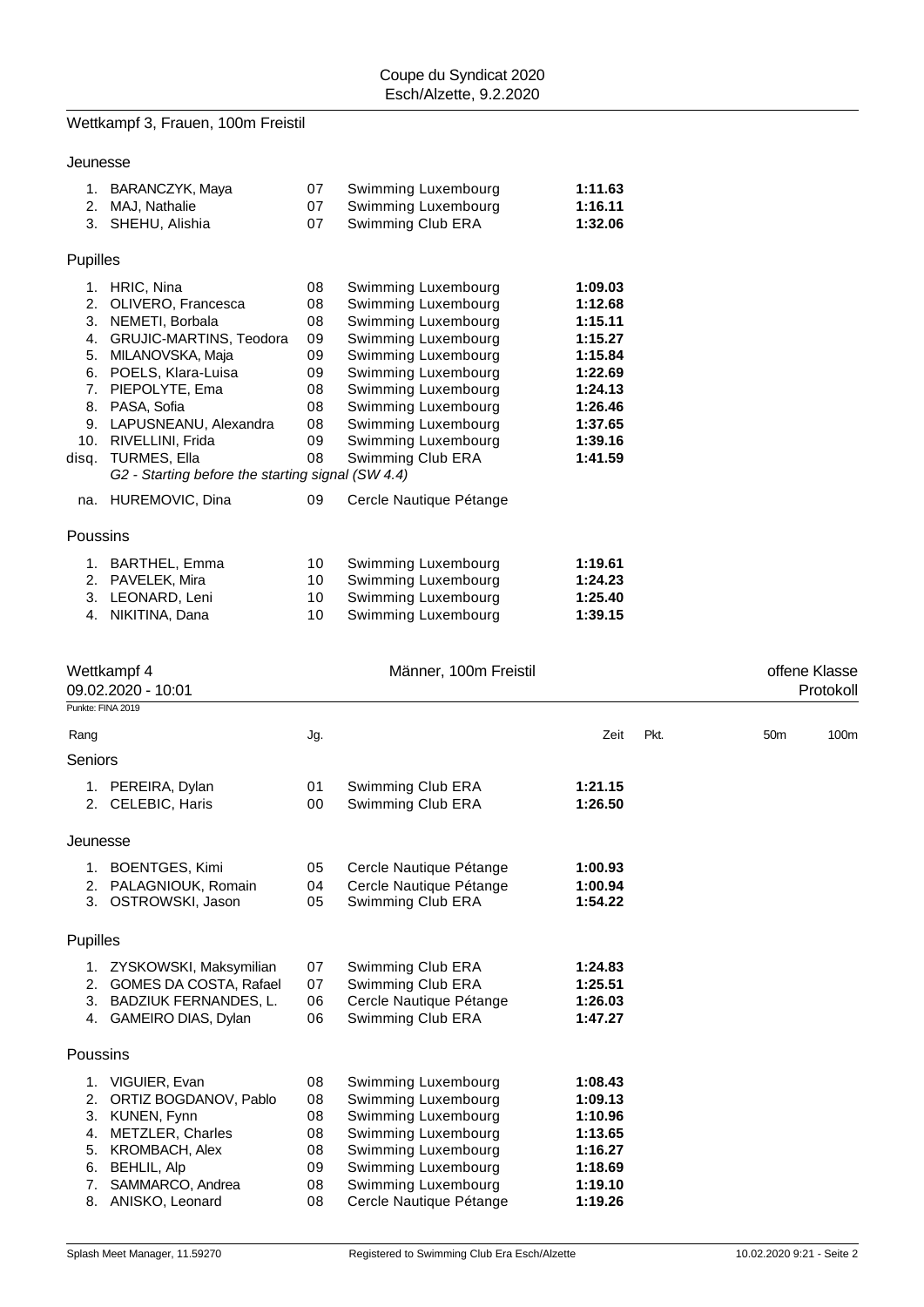# Wettkampf 4, Jungen, 100m Freistil, Poussins

| Rang |                               | Jg. |                         | Zeit    | Pkt. | 50 <sub>m</sub> | 100m |
|------|-------------------------------|-----|-------------------------|---------|------|-----------------|------|
| 9.   | KIDD, Alexander               | 09  | Swimming Luxembourg     | 1:19.55 |      |                 |      |
| 10.  | CARNEIRO, Vasco               | 10  | Swimming Luxembourg     | 1:19.76 |      |                 |      |
| 11.  | SIEDLECKI, Michal             | 08  | Swimming Luxembourg     | 1:21.45 |      |                 |      |
| 12.  | MARTINEZ, Lucas               | 08  | Swimming Luxembourg     | 1:26.50 |      |                 |      |
| 13.  | SCHEECK, Lennox               | 10  | Cercle Nautique Pétange | 1:26.77 |      |                 |      |
| 14.  | WALAK, Olivier                | 09  | Swimming Club ERA       | 1:28.51 |      |                 |      |
| 15.  | HAHNFELD, Lukas               | 11  | Swimming Luxembourg     | 1:30.59 |      |                 |      |
| 16.  | BENTO, Rodrigo                | 10  | Swimming Luxembourg     | 1:31.59 |      |                 |      |
| 17.  | <b>TROIA REVERTE, Giacomo</b> | 09  | Swimming Luxembourg     | 1:35.15 |      |                 |      |
| 18.  | BARANCZYK, Leon               | 09  | Swimming Luxembourg     | 1:36.25 |      |                 |      |
| 19.  | COLLOMB, Robin                | 10  | Swimming Luxembourg     | 1:39.79 |      |                 |      |
| 20.  | <b>VENTURA DIAS, Tomas</b>    | 08  | Swimming Club ERA       | 1:46.97 |      |                 |      |
| 21.  | RICHETTA, Alexander           | 10  | Swimming Luxembourg     | 1:50.29 |      |                 |      |
| na.  | KRIES, Leo                    | 08  | Swimming Luxembourg     |         |      |                 |      |
| na.  | BOHLER, Tim                   | 08  | Swimming Club ERA       |         |      |                 |      |
| na.  | SILVA MATOS, Artur            | 09  | Swimming Club ERA       |         |      |                 |      |

|                 | Wettkampf 5<br>09.02.2020 - 10:41                                        |                | Frauen, 200m Lagen                                                                                                                                                                 |                    |                 |      |                  | offene Klasse<br>Protokoll |
|-----------------|--------------------------------------------------------------------------|----------------|------------------------------------------------------------------------------------------------------------------------------------------------------------------------------------|--------------------|-----------------|------|------------------|----------------------------|
|                 | Punkte: FINA 2019                                                        |                |                                                                                                                                                                                    |                    |                 |      |                  |                            |
| Rang            |                                                                          | Jg.            |                                                                                                                                                                                    | Zeit Pkt.          | 50 <sub>m</sub> | 100m | 150m             | 200m                       |
| Juniors         |                                                                          |                |                                                                                                                                                                                    |                    |                 |      |                  |                            |
|                 | 1. DA SILVA PAIVA, Ana                                                   | 04             | Swimming Club ERA                                                                                                                                                                  | 3:07.18            |                 |      |                  |                            |
| Jeunesse        |                                                                          |                |                                                                                                                                                                                    |                    |                 |      |                  |                            |
|                 | 1. SHEHU, Alishia                                                        | 07             | Swimming Club ERA                                                                                                                                                                  | 3:55.19            |                 |      |                  |                            |
| <b>Pupilles</b> |                                                                          |                |                                                                                                                                                                                    |                    |                 |      |                  |                            |
|                 | 1. PIEPOLYTE, Ema<br>2. PASA, Sofia<br>disq. POELS, Klara-Luisa<br>11:20 | 08<br>08<br>09 | Swimming Luxembourg<br>Swimming Luxembourg<br>Swimming Luxembourg<br>B11 - movements of the legs not simultaneous, not on the same horizontal plane or alternating (SW 7.4) (Zeit: | 3:37.91<br>3:44.93 |                 |      |                  |                            |
| Poussins        |                                                                          |                |                                                                                                                                                                                    |                    |                 |      |                  |                            |
|                 | 1. NIKITINA, Dana                                                        | 10             | Swimming Luxembourg                                                                                                                                                                | 4:11.75            |                 |      |                  |                            |
|                 | Wettkampf 6<br>09.02.2020 - 10:50                                        |                | Männer, 200m Lagen                                                                                                                                                                 |                    |                 |      |                  | offene Klasse<br>Protokoll |
|                 | Punkte: FINA 2019                                                        |                |                                                                                                                                                                                    |                    |                 |      |                  |                            |
| Rang            |                                                                          | Jg.            |                                                                                                                                                                                    | Zeit Pkt.          | 50 <sub>m</sub> | 100m | 150 <sub>m</sub> | 200 <sub>m</sub>           |
|                 | Jeunesse                                                                 |                |                                                                                                                                                                                    |                    |                 |      |                  |                            |
|                 | 1. PALAGNIOUK, Romain<br>2. BOENTGES, Kimi                               | 04<br>05       | Cercle Nautique Pétange 2:33.59<br>Cercle Nautique Pétange 2:35.03                                                                                                                 |                    |                 |      |                  |                            |
| Pupilles        |                                                                          |                |                                                                                                                                                                                    |                    |                 |      |                  |                            |
|                 | 1. MILANOVSKI, Stefan<br>2. ZYSKOWSKI, Maksymilian07                     | 06             | Swimming Luxembourg<br>Swimming Club ERA                                                                                                                                           | 3:00.30<br>3:31.83 |                 |      |                  |                            |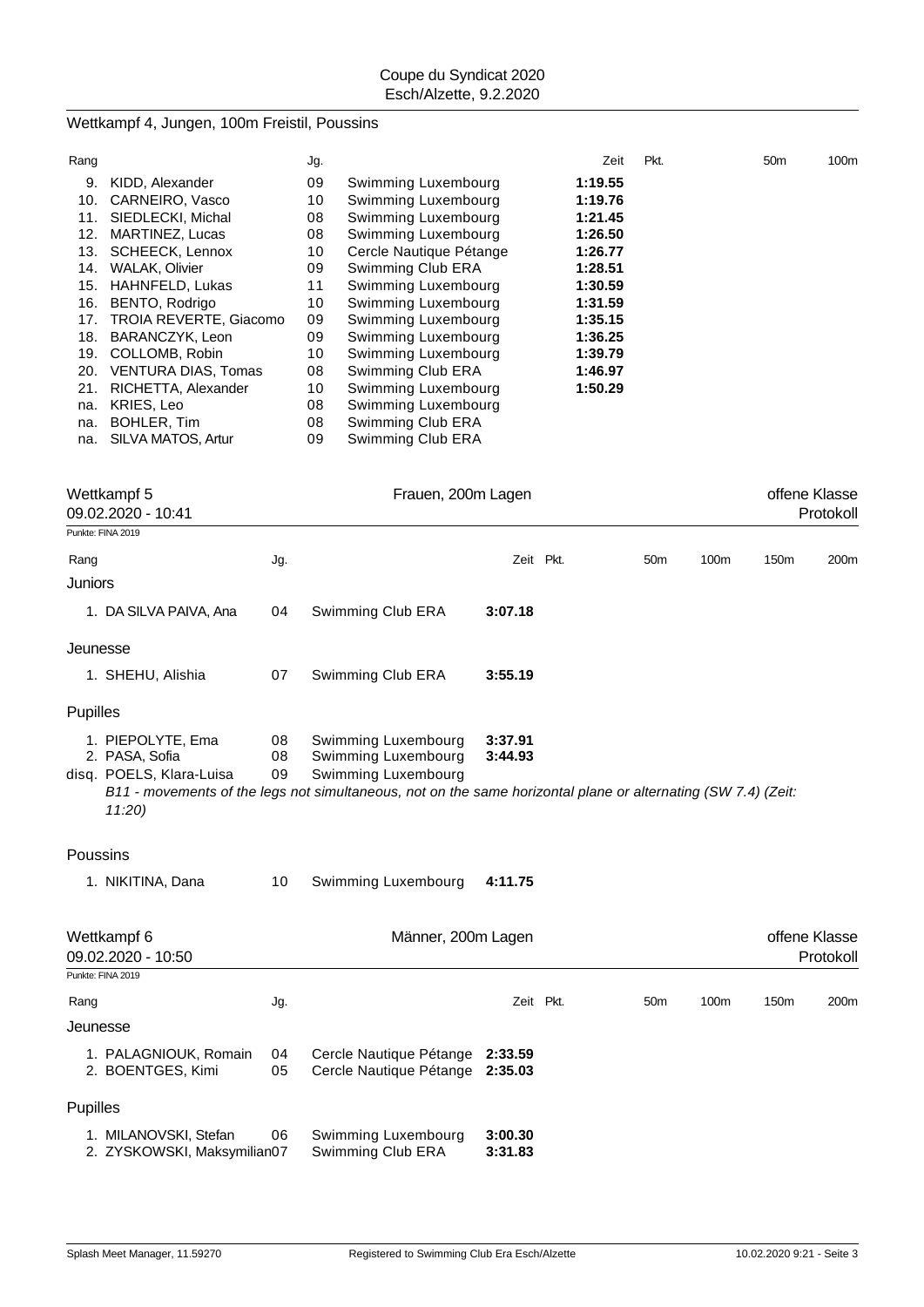# Wettkampf 6, Männer, 200m Lagen

## Poussins

| 1. VIGUIER, Evan           | 08 | Swimming Luxembourg             | 2:46.83 |
|----------------------------|----|---------------------------------|---------|
| 2. ORTIZ BOGDANOV, Pablo08 |    | Swimming Luxembourg             | 2:49.11 |
| 3. ANISKO, Leonard         | 08 | Cercle Nautique Pétange 3:10.05 |         |
| 4. HAHNFELD, Lukas         | 11 | Swimming Luxembourg             | 3:44.46 |

|                   | Wettkampf 7<br>09.02.2020 - 10:58                                                                                 |                 | Frauen, 50m Rücken                     |                |      |  |  |  |
|-------------------|-------------------------------------------------------------------------------------------------------------------|-----------------|----------------------------------------|----------------|------|--|--|--|
| Punkte: FINA 2019 |                                                                                                                   |                 |                                        |                |      |  |  |  |
| Rang              |                                                                                                                   | Jg.             |                                        | Zeit           | Pkt. |  |  |  |
| Seniors           |                                                                                                                   |                 |                                        |                |      |  |  |  |
|                   | 1. GRUNDHEBER, Angie<br>2. HANSEN, Cindy                                                                          | 03<br>94        | Swimming Club ERA<br>Swimming Club ERA | 32.44<br>46.64 |      |  |  |  |
| Juniors           |                                                                                                                   |                 |                                        |                |      |  |  |  |
|                   | 1. GRUNDHEBER, Marilou                                                                                            | 05              | Swimming Club ERA                      | 40.60          |      |  |  |  |
|                   | 2. DA SILVA PAIVA, Ana                                                                                            | 04              | Swimming Club ERA                      | 43.43          |      |  |  |  |
| Jeunesse          |                                                                                                                   |                 |                                        |                |      |  |  |  |
|                   | 1. MAJ, Nathalie                                                                                                  | 07              | Swimming Luxembourg                    | 44.06          |      |  |  |  |
|                   | 2. FODJIO 'ME NOUTCHOMWO, Shana W63chiCercle Nautique Pétange                                                     |                 |                                        | 44.84          |      |  |  |  |
|                   | 3. SHEHU, Alishia                                                                                                 | 07              | Swimming Club ERA                      | 53.94          |      |  |  |  |
|                   | 4. SEMEDO MEXIAS, Jessica                                                                                         | 07              | Cercle Nautique Pétange                | 55.31          |      |  |  |  |
| Pupilles          |                                                                                                                   |                 |                                        |                |      |  |  |  |
|                   | 1. HRIC, Nina                                                                                                     | 08              | Swimming Luxembourg                    | 37.14          |      |  |  |  |
|                   | 2. MILANOVSKA, Maja                                                                                               | 09              | Swimming Luxembourg                    | 37.62          |      |  |  |  |
|                   | 3. NEMETI, Borbala                                                                                                | 08              | Swimming Luxembourg                    | 42.39          |      |  |  |  |
|                   | 4. RIVELLINI, Frida                                                                                               | 09              | Swimming Luxembourg                    | 51.25          |      |  |  |  |
|                   | 5. LAPUSNEANU, Alexandra                                                                                          | 08              | Swimming Luxembourg                    | 52.68          |      |  |  |  |
|                   | 6. BEIROS DE SOUSA, Adriana Serena                                                                                | 08              | Cercle Nautique Pétange                | 55.52          |      |  |  |  |
|                   | 7. DA SILVA PEIXOTO, Luana                                                                                        | 08              | Cercle Nautique Pétange                | 55.63          |      |  |  |  |
| 8.                | JALLAN, Lena                                                                                                      | 09              | Cercle Nautique Pétange                | 57.48          |      |  |  |  |
|                   | 9. GONCALVES, Lucille                                                                                             | 08              | Cercle Nautique Pétange                | 58.32          |      |  |  |  |
|                   | 10. ALEXANDRE PEDROSA, Gabriela                                                                                   | 09              | Cercle Nautique Pétange                | 1:12.83        |      |  |  |  |
|                   | disq. OLIVERO, Francesca                                                                                          | 08              | Swimming Luxembourg                    |                |      |  |  |  |
|                   | D10 - swimmer completely submerged when touching the wall at the finish (SW 6.4) (Zeit: 11:15)                    |                 |                                        |                |      |  |  |  |
| disq.             | <b>TURMES, Ella</b><br>D8 - upon the finish the swimmer did not touch the wall on the back (SW 6.6) (Zeit: 11:09) | 08              | Swimming Club ERA                      |                |      |  |  |  |
|                   | na. HUREMOVIC, Dina                                                                                               | 09              | Cercle Nautique Pétange                |                |      |  |  |  |
| Poussins          |                                                                                                                   |                 |                                        |                |      |  |  |  |
|                   | 1. LEONARD, Leni                                                                                                  | 10              | Swimming Luxembourg                    | 43.37          |      |  |  |  |
| 2.                | <b>BARTHEL, Emma</b>                                                                                              | 10 <sup>°</sup> | Swimming Luxembourg                    | 43.53          |      |  |  |  |
|                   | 3. PAVELEK, Mira                                                                                                  | 10 <sup>°</sup> | Swimming Luxembourg                    | 44.88          |      |  |  |  |
| 4.                | DOS SANTOS, Mara                                                                                                  | 11              | Cercle Nautique Pétange                | 52.75          |      |  |  |  |
|                   | 5. AVEZ, Emmanuelle Eden                                                                                          | 10              | Cercle Nautique Pétange                | 53.90          |      |  |  |  |
|                   | 6. ANISKO, Hanna                                                                                                  | 12              | Cercle Nautique Pétange                | 54.77          |      |  |  |  |

7. FELLER, Lily 11 Cercle Nautique Pétange **59.42**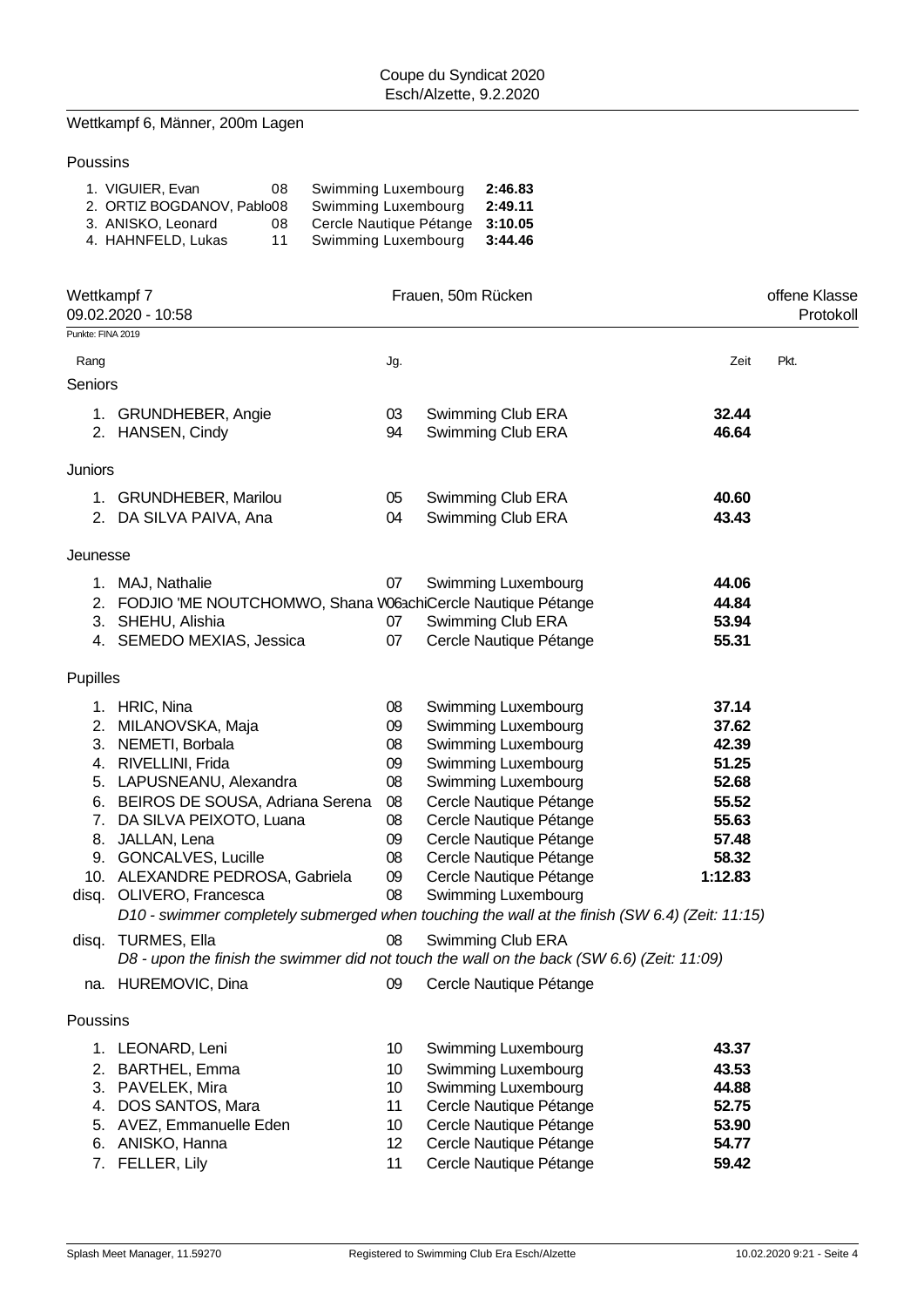| Wettkampf 8<br>09.02.2020 - 11:08 |                                                                                  |                 | Männer, 50m Rücken                                          |                         |      |  |  |  |
|-----------------------------------|----------------------------------------------------------------------------------|-----------------|-------------------------------------------------------------|-------------------------|------|--|--|--|
| Punkte: FINA 2019                 |                                                                                  |                 |                                                             |                         |      |  |  |  |
| Rang                              |                                                                                  | Jg.             |                                                             | Zeit                    | Pkt. |  |  |  |
| Seniors                           |                                                                                  |                 |                                                             |                         |      |  |  |  |
|                                   | 1. CELEBIC, Haris<br>2. PEREIRA, Dylan                                           | $00\,$<br>01    | Swimming Club ERA<br>Swimming Club ERA                      | 36.67<br>45.94          |      |  |  |  |
| Juniors                           |                                                                                  |                 |                                                             |                         |      |  |  |  |
|                                   | 1. ZEYEN, Mick                                                                   | 03              | Cercle Nautique Pétange                                     | 37.92                   |      |  |  |  |
| Jeunesse                          |                                                                                  |                 |                                                             |                         |      |  |  |  |
|                                   | 1. PALAGNIOUK, Romain<br>2. OSTROWSKI, Jason                                     | 04<br>05        | Cercle Nautique Pétange<br>Swimming Club ERA                | 31.38<br>1:09.30        |      |  |  |  |
| Pupilles                          |                                                                                  |                 |                                                             |                         |      |  |  |  |
|                                   | 1. ZYSKOWSKI, Maksymilian<br>2. GOMES DA COSTA, Rafael<br>3. GAMEIRO DIAS, Dylan | 07<br>07<br>06  | Swimming Club ERA<br>Swimming Club ERA<br>Swimming Club ERA | 47.42<br>48.50<br>57.50 |      |  |  |  |
| Poussins                          |                                                                                  |                 |                                                             |                         |      |  |  |  |
|                                   | 1. KUNEN, Fynn<br>2. KROMBACH, Alex                                              | 08<br>08        | Swimming Luxembourg<br>Swimming Luxembourg                  | 37.79<br>38.18          |      |  |  |  |
|                                   | 3. METZLER, Charles                                                              | 08              | Swimming Luxembourg                                         | 39.77                   |      |  |  |  |
|                                   | 4. SAMMARCO, Andrea                                                              | 08              | Swimming Luxembourg                                         | 41.10                   |      |  |  |  |
|                                   | 5. ANISKO, Leonard<br>6. CARNEIRO, Vasco                                         | 08<br>10        | Cercle Nautique Pétange<br>Swimming Luxembourg              | 41.40<br>44.13          |      |  |  |  |
|                                   | 7. KIDD, Alexander                                                               | 09              | Swimming Luxembourg                                         | 44.62                   |      |  |  |  |
|                                   | 8. SIEDLECKI, Michal                                                             | 08              | Swimming Luxembourg                                         | 45.66                   |      |  |  |  |
| 9.                                | <b>MARTINEZ, Lucas</b>                                                           | 08              | Swimming Luxembourg                                         | 46.78                   |      |  |  |  |
|                                   | 10. WALAK, Olivier                                                               | 09              | Swimming Club ERA                                           | 47.64                   |      |  |  |  |
|                                   | 11. COLLOMB, Robin                                                               | 10              | Swimming Luxembourg                                         | 48.22                   |      |  |  |  |
|                                   | 12. BEHLIL, Alp                                                                  | 09              | Swimming Luxembourg                                         | 48.49                   |      |  |  |  |
|                                   | 13. PALAGNIOUK, Alexander                                                        | 11              | Cercle Nautique Pétange                                     | 49.41                   |      |  |  |  |
|                                   | 14. BARANCZYK, Leon                                                              | 09              | Swimming Luxembourg                                         | 50.42                   |      |  |  |  |
|                                   | 15. BENTO, Rodrigo                                                               | 10              | Swimming Luxembourg                                         | 51.38                   |      |  |  |  |
|                                   | 16. TROIA REVERTE, Giacomo                                                       | 09              | Swimming Luxembourg                                         | 55.19                   |      |  |  |  |
|                                   | 17. RICHETTA, Alexander                                                          | 10 <sup>1</sup> | Swimming Luxembourg                                         | 56.40                   |      |  |  |  |
|                                   | 18. MAILLIET, Alex                                                               | 11              | Cercle Nautique Pétange                                     | 1:00.30                 |      |  |  |  |
|                                   | 19. VENTURA DIAS, Tomas                                                          | 08              | Swimming Club ERA                                           | 1:01.87                 |      |  |  |  |
| 20.                               | SALAZAR-MORETTI, Victor Antonio                                                  | 09              | Cercle Nautique Pétange                                     | 1:02.33                 |      |  |  |  |
| na.                               | KRIES, Leo                                                                       | 08              | Swimming Luxembourg<br>Swimming Club ERA                    |                         |      |  |  |  |
| na.                               | <b>BOHLER, Tim</b><br>krank SILVA MATOS, Artur                                   | 08<br>09        | Swimming Club ERA                                           |                         |      |  |  |  |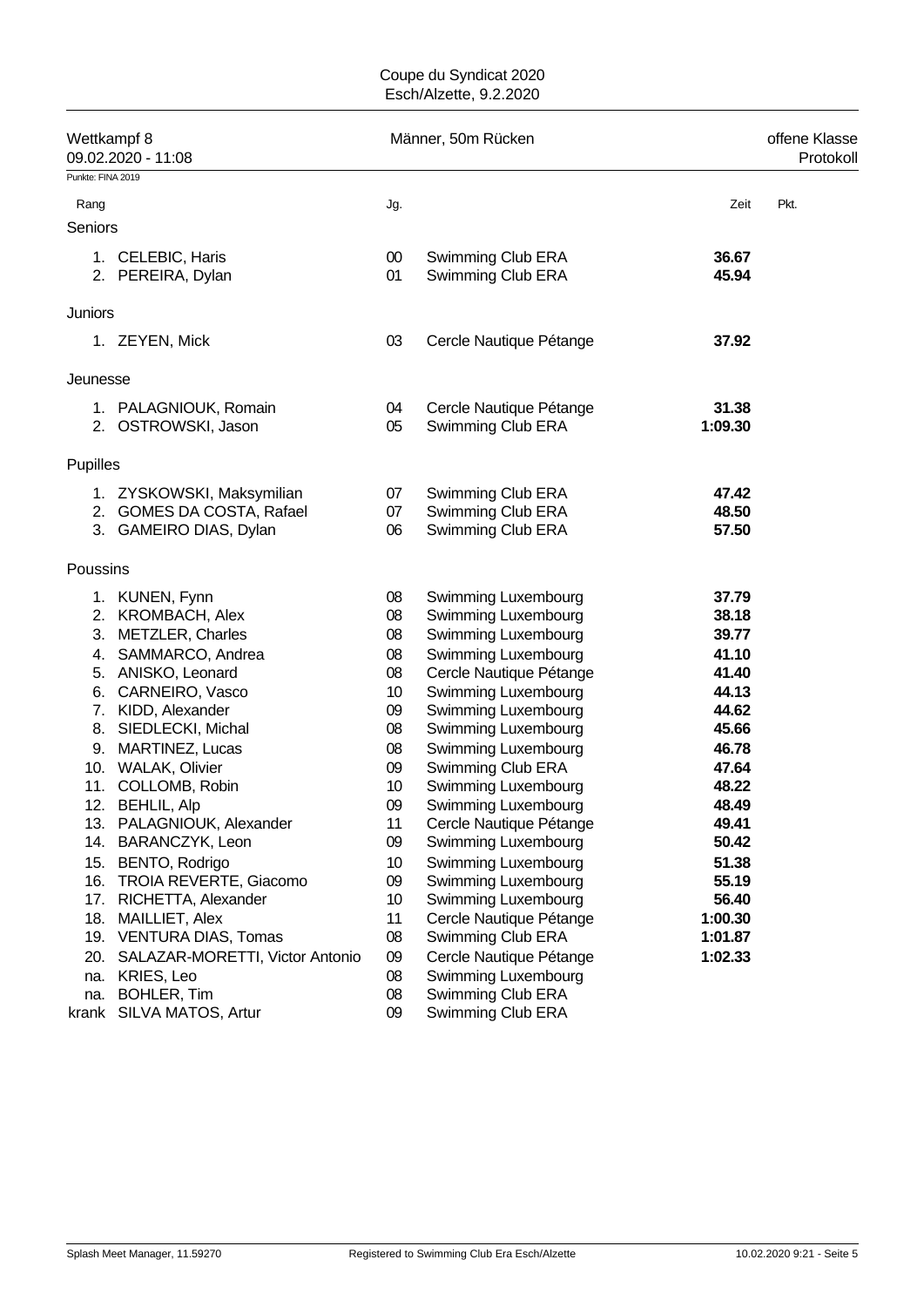### 09.02.2020 - 11:20

Punkte: FINA 2019

Wettkampf 9 Mixed, 4 x 50m Freistil Open

| Rang |                                 |    |       |                                     |    | Zeit    | Pkt.  |
|------|---------------------------------|----|-------|-------------------------------------|----|---------|-------|
|      | Swimming Club ERA 1             |    |       | Swimming Club ERA                   |    | 2:18.43 |       |
|      | CELEBIC, Haris                  | 00 | 34.76 | PEREIRA, Dylan                      | 01 |         | 35.89 |
|      | HANSEN, Cindy                   | 94 | 38.26 | <b>GRUNDHEBER, Angie</b>            | 03 |         | 29.52 |
| 2.   | Cercle Nautique Pétange 1       |    |       | Cercle Nautique Pétange             |    | 2:23.53 |       |
|      | FREICHEL, Yann                  | 94 | 28.39 | HUREMOVIC, Dina                     | 09 |         | 46.96 |
|      | PALAGNIOUK, Romain              | 04 | 28.79 | FODJIO 'ME NOUTCHOMWO, Shan06Voachi |    |         | 39.39 |
| 3.   | Swimming Club ERA 2             |    |       | Swimming Club ERA                   |    | 2:25.71 |       |
|      | GRUNDHEBER, Marilou             | 05 | 34.62 | DA SILVA PAIVA, Ana                 | 04 |         | 34.29 |
|      | ZYSKOWSKI, Maksymilian          | 07 | 38.91 | <b>WALAK, Olivier</b>               | 09 |         | 37.89 |
| 4.   | Cercle Nautique Pétange 2       |    |       | Cercle Nautique Pétange             |    | 2:44.64 |       |
|      | BADZIUK FERNANDES, Leonid Dan06 |    | 36.08 | DA SILVA PEIXOTO, Luana             | 08 |         | 48.90 |
|      | <b>ZEYEN, Mick</b>              | 03 | 30.65 | BEIROS DE SOUSA, Adriana Seren08    |    |         | 49.01 |
| 5.   | Swimming Club ERA 3             |    |       | Swimming Club ERA                   |    | 2:52.83 |       |
|      | TURMES, Ella                    | 08 | 46.34 | SHEHU, Alishia                      | 07 |         | 41.28 |
|      | GAMEIRO DIAS, Dylan             | 06 | 46.82 | GOMES DA COSTA, Rafael              | 07 |         | 38.39 |
| 6.   | Cercle Nautique Pétange 3       |    |       | Cercle Nautique Pétange             |    | 3:15.60 |       |
|      | <b>SCHEECK, Lennox</b>          | 10 | 40.75 | DOS SANTOS, Mara                    | 11 |         | 53.60 |
|      | PALAGNIOUK, Alexander           | 11 | 50.00 | ANISKO, Hanna                       | 12 |         | 51.25 |

na. Cercle Nautique Pétange 4 Cercle Nautique Pétange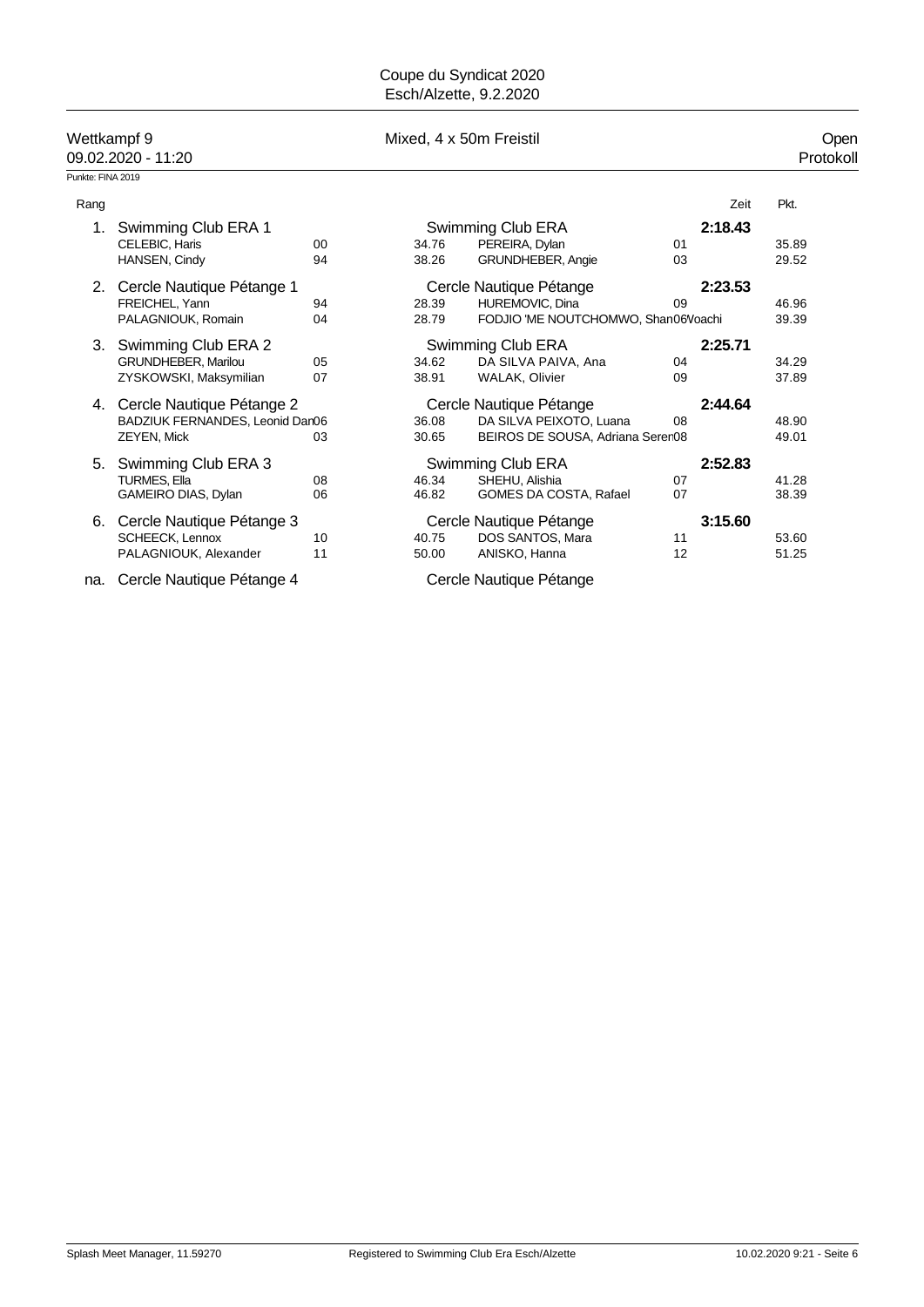|          | Wettkampf 10<br>09.02.2020 - 14:15        |          | Frauen, 200m Freistil                          |                    |           |                 | offene Klasse<br>Protokoll |      |                            |
|----------|-------------------------------------------|----------|------------------------------------------------|--------------------|-----------|-----------------|----------------------------|------|----------------------------|
|          | Punkte: FINA 2019                         |          |                                                |                    |           |                 |                            |      |                            |
| Rang     |                                           | Jg.      |                                                |                    | Zeit Pkt. | 50 <sub>m</sub> | 100m                       | 150m | 200m                       |
| Seniors  |                                           |          |                                                |                    |           |                 |                            |      |                            |
|          | 1. HANSEN, Cindy                          | 94       | Swimming Club ERA                              | 3:00.96            |           |                 |                            |      |                            |
| Juniors  |                                           |          |                                                |                    |           |                 |                            |      |                            |
|          | 1. DA SILVA PAIVA, Ana                    | 04       | Swimming Club ERA                              | 2:47.34            |           |                 |                            |      |                            |
| Jeunesse |                                           |          |                                                |                    |           |                 |                            |      |                            |
|          | 1. BARANCZYK, Maya                        | 07       | Swimming Luxembourg                            | 2:37.24            |           |                 |                            |      |                            |
|          | 2. BOUWMEISTER, Philine                   | 07       | Swimming Luxembourg                            | 2:37.83            |           |                 |                            |      |                            |
|          | 3. SHEHU, Alishia                         | 07       | Swimming Club ERA                              | 3:25.35            |           |                 |                            |      |                            |
| Pupilles |                                           |          |                                                |                    |           |                 |                            |      |                            |
|          | 1. HRIC, Nina                             | 08       | Swimming Luxembourg                            | 2:31.41            |           |                 |                            |      |                            |
|          | 2. OLIVERO, Francesca                     | 08       | Swimming Luxembourg                            | 2:34.34            |           |                 |                            |      |                            |
|          | 3. ALLAR, Maud                            | 08       | Cercle Nautique Pétange                        | 2:36.33            |           |                 |                            |      |                            |
|          | 4. PIEPOLYTE, Ema<br>5. TURMES, Ella      | 08<br>08 | Swimming Luxembourg<br>Swimming Club ERA       | 3:07.18<br>3:42.85 |           |                 |                            |      |                            |
|          | 6. TESSARO, Laura                         | 08       | Swimming Club Le Dauphir3:58.43                |                    |           |                 |                            |      |                            |
| Poussins |                                           |          |                                                |                    |           |                 |                            |      |                            |
|          | 1. DONDELINGER, Eila                      | 10       | Swimming Club Le Dauphir2:36.20                |                    |           |                 |                            |      |                            |
|          | Wettkampf 11<br>09.02.2020 - 14:27        |          | Männer, 200m Freistil                          |                    |           |                 |                            |      | offene Klasse<br>Protokoll |
|          | Punkte: FINA 2019                         |          |                                                |                    |           |                 |                            |      |                            |
| Rang     |                                           | Jg.      |                                                |                    | Zeit Pkt. | 50 <sub>m</sub> | 100m                       | 150m | 200m                       |
| Seniors  |                                           |          |                                                |                    |           |                 |                            |      |                            |
|          | 1. PEREIRA, Dylan                         | 01       | Swimming Club ERA                              | 3:00.87            |           |                 |                            |      |                            |
|          | 2. CELEBIC, Haris                         | 00       | Swimming Club ERA                              | 3:18.64            |           |                 |                            |      |                            |
| Jeunesse |                                           |          |                                                |                    |           |                 |                            |      |                            |
|          | 1. BOENTGES, Kimi                         | 05       | Cercle Nautique Pétange                        | 2:16.31            |           |                 |                            |      |                            |
|          | 2. OSTROWSKI, Jason                       | 05       | Swimming Club ERA                              | 4:18.46            |           |                 |                            |      |                            |
| Pupilles |                                           |          |                                                |                    |           |                 |                            |      |                            |
|          | 1. MILANOVSKI, Stefan                     | 06       | Swimming Luxembourg                            | 2:31.66            |           |                 |                            |      |                            |
|          | 2. DUSEMON, Paul                          | 07       | Swimming Luxembourg                            | 2:35.65            |           |                 |                            |      |                            |
|          | 3. ZYSKOWSKI, Maksymilian07               |          | Swimming Club ERA                              | 3:09.17            |           |                 |                            |      |                            |
|          | 4. GOMES DA COSTA, Rafae07                |          | Swimming Club ERA                              | 3:39.16            |           |                 |                            |      |                            |
|          | 5. GAMEIRO DIAS, Dylan                    | 06       | Swimming Club ERA                              | 3:54.83            |           |                 |                            |      |                            |
| Poussins |                                           |          |                                                |                    |           |                 |                            |      |                            |
|          | 1. VIGUIER, Evan                          | 08       | Swimming Luxembourg                            | 2:30.63            |           |                 |                            |      |                            |
|          | 2. KUNEN, Fynn                            | 08       | Swimming Luxembourg                            | 2:31.49            |           |                 |                            |      |                            |
|          | 3. KROMBACH, Alex                         | 08       | Swimming Luxembourg                            | 2:46.23            |           |                 |                            |      |                            |
|          | 4. ANISKO, Leonard<br>5. SABBOURI, Mathis | 08<br>08 | Cercle Nautique Pétange<br>Swimming Luxembourg | 2:53.39<br>3:09.94 |           |                 |                            |      |                            |
|          | 6. MARTINEZ, Lucas                        | 08       | Swimming Luxembourg                            | 3:10.18            |           |                 |                            |      |                            |
|          | 7. WALAK, Olivier                         | 09       | Swimming Club ERA                              | 3:10.97            |           |                 |                            |      |                            |
|          |                                           |          |                                                |                    |           |                 |                            |      |                            |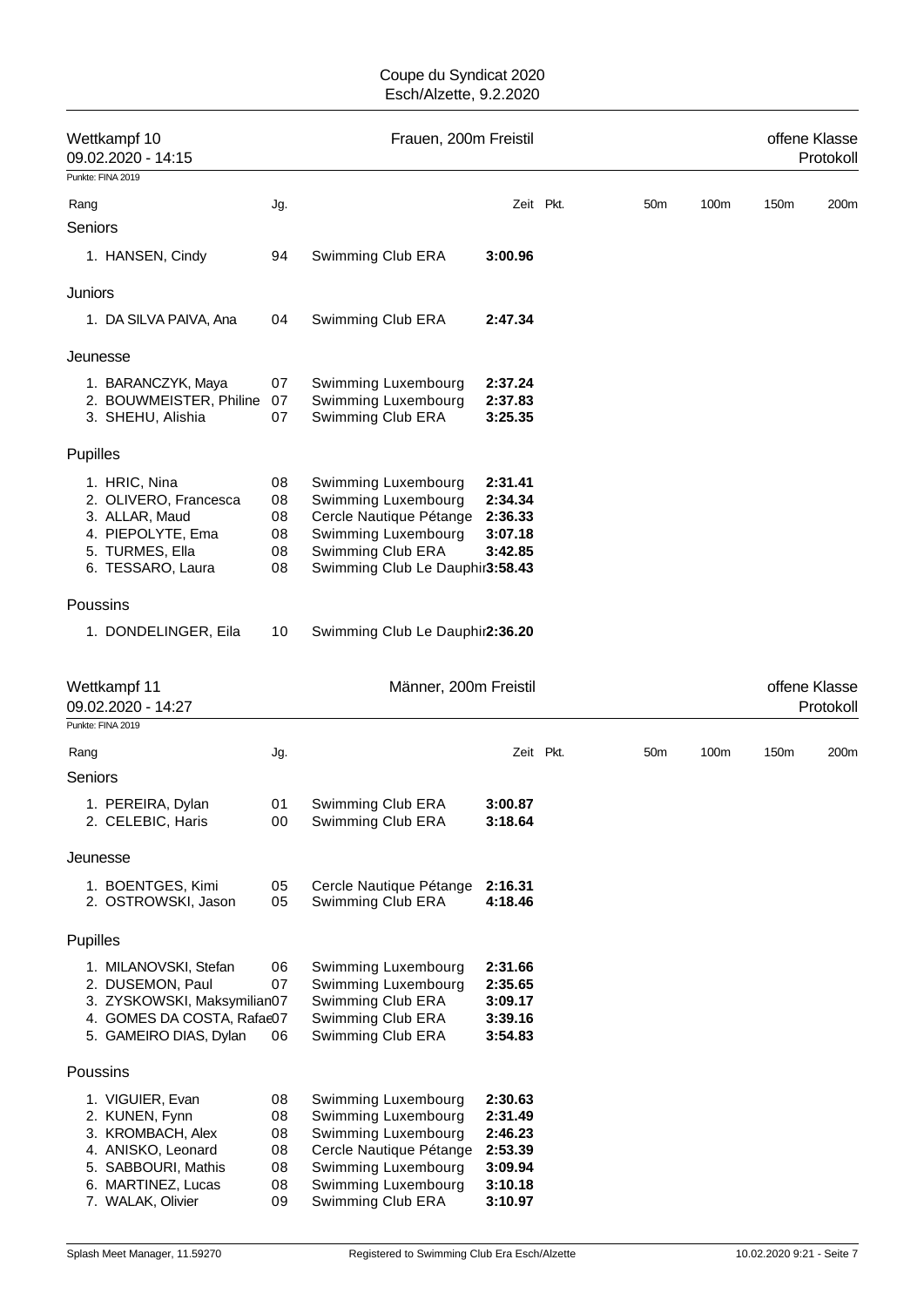|          | Wettkampf 11, Jungen, 200m Freistil, Poussins                                                                           |          |                     |                 |                                                                 |           |                 |         |               |           |
|----------|-------------------------------------------------------------------------------------------------------------------------|----------|---------------------|-----------------|-----------------------------------------------------------------|-----------|-----------------|---------|---------------|-----------|
| Rang     |                                                                                                                         | Jg.      |                     |                 |                                                                 | Zeit Pkt. | 50 <sub>m</sub> | 100m    | 150m          | 200m      |
|          | 8. STAICU, Razvan<br>disq. STAICU, David-Andrei<br>G2 - Starting before the starting signal (SW 4.4) (Zeit: 14:40)      | 10<br>08 |                     |                 | Swimming Club Le Dauphir3:51.48<br>Swimming Club Le Dauphin Ett |           |                 |         |               |           |
|          | na. KRIES, Leo                                                                                                          | 08       | Swimming Luxembourg |                 |                                                                 |           |                 |         |               |           |
|          | Wettkampf 12<br>09.02.2020 - 14:48                                                                                      |          |                     |                 | Frauen, 50m Brust                                               |           |                 |         | offene Klasse | Protokoll |
|          | Punkte: FINA 2019                                                                                                       |          |                     |                 |                                                                 |           |                 |         |               |           |
| Rang     |                                                                                                                         |          |                     | Jg.             |                                                                 |           |                 | Zeit    | Pkt.          |           |
| Seniors  |                                                                                                                         |          |                     |                 |                                                                 |           |                 |         |               |           |
|          | 1. HANSEN, Cindy                                                                                                        |          |                     | 94              | Swimming Club ERA                                               |           |                 | 49.64   |               |           |
| Jeunesse |                                                                                                                         |          |                     |                 |                                                                 |           |                 |         |               |           |
|          | 1. BARANCZYK, Maya                                                                                                      |          |                     | 07              | <b>Swimming Luxembourg</b>                                      |           |                 | 41.96   |               |           |
|          | 2. BOUWMEISTER, Philine                                                                                                 |          |                     | 07              | Swimming Luxembourg                                             |           |                 | 44.18   |               |           |
|          | 3. MAJ, Nathalie                                                                                                        |          |                     | 07              | Swimming Luxembourg                                             |           |                 | 47.75   |               |           |
|          | 4. FODJIO 'ME NOUTCHOMWO, Shana W63chiCercle Nautique Pétange                                                           |          |                     |                 |                                                                 |           |                 | 54.50   |               |           |
|          | 5. SHEHU, Alishia                                                                                                       |          |                     | 07              | Swimming Club ERA                                               |           |                 | 55.65   |               |           |
| Pupilles |                                                                                                                         |          |                     |                 |                                                                 |           |                 |         |               |           |
|          | 1. ALLAR, Maud                                                                                                          |          |                     | 08              | Cercle Nautique Pétange                                         |           |                 | 40.72   |               |           |
|          | 2. GRUJIC-MARTINS, Teodora                                                                                              |          |                     | 09              | Swimming Luxembourg                                             |           |                 | 43.22   |               |           |
|          | 3. NEMETI, Borbala                                                                                                      |          |                     | 08              | Swimming Luxembourg                                             |           |                 | 45.08   |               |           |
|          | 4. MILANOVSKA, Maja                                                                                                     |          |                     | 09              | Swimming Luxembourg                                             |           |                 | 48.86   |               |           |
|          | 5. POELS, Klara-Luisa                                                                                                   |          |                     | 09              | Swimming Luxembourg                                             |           |                 | 49.05   |               |           |
|          | 6. LAPUSNEANU, Alexandra                                                                                                |          |                     | 08              | Swimming Luxembourg                                             |           |                 | 50.22   |               |           |
| 7.       | <b>TURMES, Ella</b>                                                                                                     |          |                     | 08              | Swimming Club ERA                                               |           |                 | 50.27   |               |           |
|          | 8. PASA, Sofia                                                                                                          |          |                     | 08              | Swimming Luxembourg                                             |           |                 | 55.13   |               |           |
|          | 9. KÖNIG, Charlotte Fleur                                                                                               |          |                     | 09              | Swimming Luxembourg                                             |           |                 | 56.46   |               |           |
|          | 10. PIACENTI, Giulia                                                                                                    |          |                     | 09              | Swimming Luxembourg                                             |           |                 | 1:01.77 |               |           |
|          | disq. RIVELLINI, Frida                                                                                                  |          |                     | 09              | <b>Swimming Luxembourg</b>                                      |           |                 |         |               |           |
|          | B11 - movements of the legs not simultaneous, not on the same horizontal plane or alternating (SW 7.4) (Zeit:<br>14:57) |          |                     |                 |                                                                 |           |                 |         |               |           |
| Poussins |                                                                                                                         |          |                     |                 |                                                                 |           |                 |         |               |           |
|          | 1. BARTHEL, Emma                                                                                                        |          |                     | 10              | Swimming Luxembourg                                             |           |                 | 47.89   |               |           |
|          | 2. LEONARD, Leni                                                                                                        |          |                     | 10 <sup>°</sup> | Swimming Luxembourg                                             |           |                 | 50.26   |               |           |
|          | 3. NIKITINA, Dana                                                                                                       |          |                     | 10              | Swimming Luxembourg                                             |           |                 | 57.71   |               |           |
|          | 4. SABBOURI, Sofia                                                                                                      |          |                     | 10              | Swimming Luxembourg                                             |           |                 | 58.49   |               |           |
|          | 5. KARNIK, Sia                                                                                                          |          |                     | 10              | Swimming Luxembourg                                             |           |                 | 1:00.29 |               |           |
| 6.       | STALAUSKAITE, Beata                                                                                                     |          |                     | 11              | Swimming Luxembourg                                             |           |                 | 1:02.82 |               |           |
|          | 7. MULLER, Louise                                                                                                       |          |                     | 10              | Swimming Club ERA                                               |           |                 | 1:11.80 |               |           |
|          | 8. MULLER, Liz                                                                                                          |          |                     | 11              | Swimming Luxembourg                                             |           |                 | 1:12.42 |               |           |
|          | disq. PAVELEK, Mira                                                                                                     |          |                     | 10              | Swimming Luxembourg                                             |           |                 |         |               |           |
|          | B14 - id not touch the wall with both hands simultaneously and separated at the turn / finish (SW 7.6) (Zeit:<br>14:57  |          |                     |                 |                                                                 |           |                 |         |               |           |
| disq.    | DO VALE CASIMIRO, Inaya                                                                                                 |          |                     | 11              | Swimming Club ERA                                               |           |                 |         |               |           |
|          | B14 - id not touch the wall with both hands simultaneously and separated at the turn / finish (SW 7.6) (Zeit:<br>14:56  |          |                     |                 |                                                                 |           |                 |         |               |           |
| disq.    | GUITTET, Julie                                                                                                          |          |                     | 10              | Swimming Club ERA                                               |           |                 |         |               |           |
|          |                                                                                                                         |          |                     |                 |                                                                 |           |                 |         |               |           |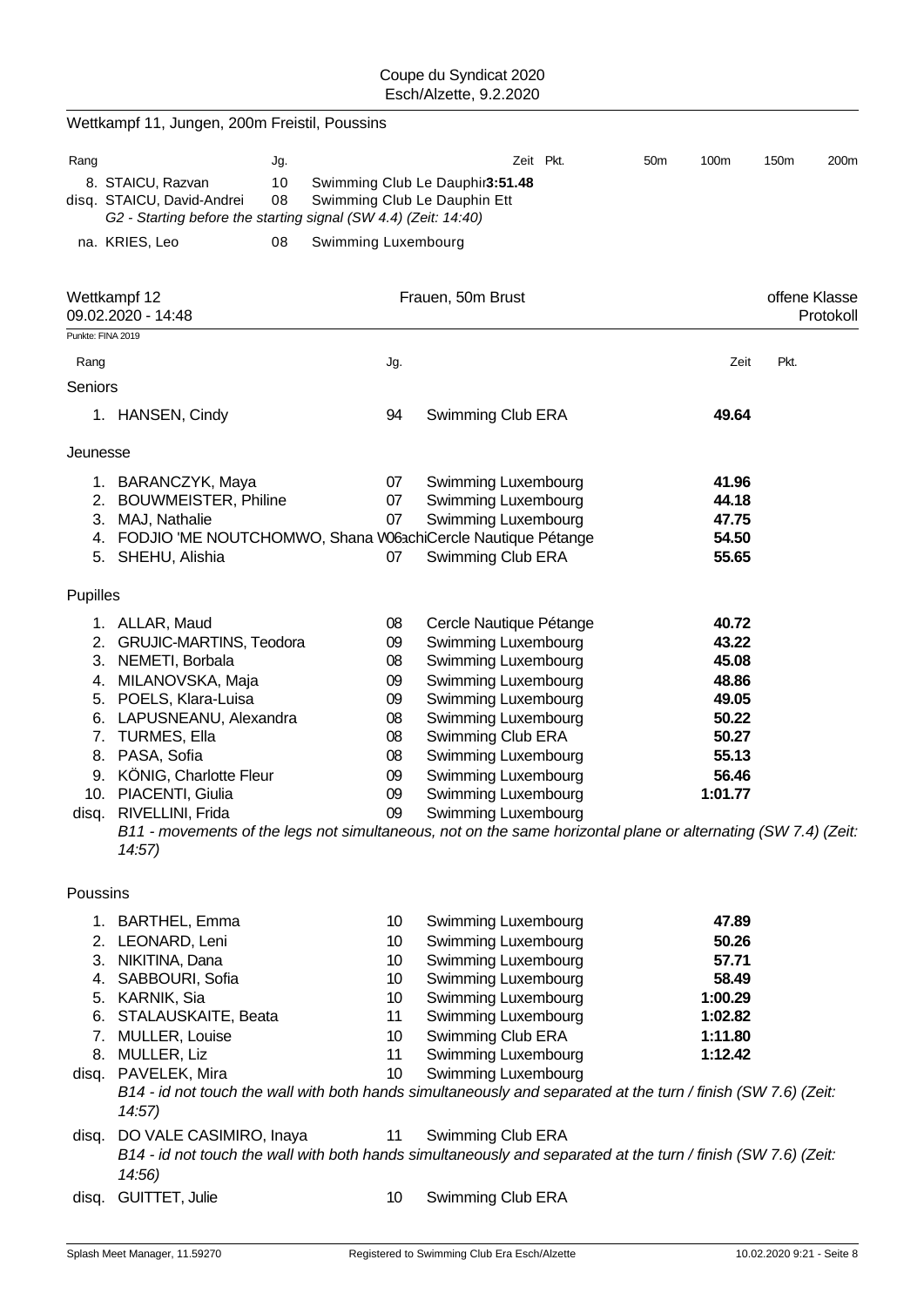*B11 - movements of the legs not simultaneous, not on the same horizontal plane or alternating (SW 7.4) (Zeit: 14:56)*

|                                | Wettkampf 13<br>09.02.2020 - 14:59                                                                                                                                                                                                                                                                                                                                                                                                                                                          |                                                                                                                                                      | Männer, 50m Brust                                                                                                                                                                                                                                                                                                                                                                                                                                                                                                 |                                                                                                                                                                                                       | offene Klasse<br>Protokol |
|--------------------------------|---------------------------------------------------------------------------------------------------------------------------------------------------------------------------------------------------------------------------------------------------------------------------------------------------------------------------------------------------------------------------------------------------------------------------------------------------------------------------------------------|------------------------------------------------------------------------------------------------------------------------------------------------------|-------------------------------------------------------------------------------------------------------------------------------------------------------------------------------------------------------------------------------------------------------------------------------------------------------------------------------------------------------------------------------------------------------------------------------------------------------------------------------------------------------------------|-------------------------------------------------------------------------------------------------------------------------------------------------------------------------------------------------------|---------------------------|
| Punkte: FINA 2019              |                                                                                                                                                                                                                                                                                                                                                                                                                                                                                             |                                                                                                                                                      |                                                                                                                                                                                                                                                                                                                                                                                                                                                                                                                   |                                                                                                                                                                                                       |                           |
| Rang                           |                                                                                                                                                                                                                                                                                                                                                                                                                                                                                             | Jg.                                                                                                                                                  |                                                                                                                                                                                                                                                                                                                                                                                                                                                                                                                   | Zeit                                                                                                                                                                                                  | Pkt.                      |
| Seniors                        |                                                                                                                                                                                                                                                                                                                                                                                                                                                                                             |                                                                                                                                                      |                                                                                                                                                                                                                                                                                                                                                                                                                                                                                                                   |                                                                                                                                                                                                       |                           |
|                                | 1. FREICHEL, Yann<br>2. CELEBIC, Haris<br>disq. PEREIRA, Dylan                                                                                                                                                                                                                                                                                                                                                                                                                              | 94<br>$00\,$<br>01                                                                                                                                   | Cercle Nautique Pétange<br>Swimming Club ERA<br>Swimming Club ERA<br>B1 - more than one single butterfly kick before the first breaststroke kick (SW 7.1) (Zeit: 17:00)                                                                                                                                                                                                                                                                                                                                           | 37.37<br>40.68                                                                                                                                                                                        |                           |
| Juniors                        |                                                                                                                                                                                                                                                                                                                                                                                                                                                                                             |                                                                                                                                                      |                                                                                                                                                                                                                                                                                                                                                                                                                                                                                                                   |                                                                                                                                                                                                       |                           |
|                                | 1. ZEYEN, Mick                                                                                                                                                                                                                                                                                                                                                                                                                                                                              | 03                                                                                                                                                   | Cercle Nautique Pétange                                                                                                                                                                                                                                                                                                                                                                                                                                                                                           | 42.10                                                                                                                                                                                                 |                           |
| Jeunesse                       |                                                                                                                                                                                                                                                                                                                                                                                                                                                                                             |                                                                                                                                                      |                                                                                                                                                                                                                                                                                                                                                                                                                                                                                                                   |                                                                                                                                                                                                       |                           |
|                                | 1. BOENTGES, Kimi<br>2. PALAGNIOUK, Romain<br>3. OSTROWSKI, Jason                                                                                                                                                                                                                                                                                                                                                                                                                           | 05<br>04<br>05                                                                                                                                       | Cercle Nautique Pétange<br>Cercle Nautique Pétange<br>Swimming Club ERA                                                                                                                                                                                                                                                                                                                                                                                                                                           | 36.69<br>37.39<br>55.05                                                                                                                                                                               |                           |
| Pupilles                       |                                                                                                                                                                                                                                                                                                                                                                                                                                                                                             |                                                                                                                                                      |                                                                                                                                                                                                                                                                                                                                                                                                                                                                                                                   |                                                                                                                                                                                                       |                           |
| disq.                          | 1. DUSEMON, Paul<br>2. ZYSKOWSKI, Maksymilian<br>3. GAMEIRO DIAS, Dylan<br>4. GOMES DA COSTA, Rafael<br>GONCALVES, Afonso                                                                                                                                                                                                                                                                                                                                                                   | 07<br>07<br>06<br>07<br>07                                                                                                                           | Swimming Luxembourg<br>Swimming Club ERA<br>Swimming Club ERA<br>Swimming Club ERA<br>Cercle Nautique Pétange<br>B1 - more than one single butterfly kick before the first breaststroke kick (SW 7.1) (Zeit: 15:05)                                                                                                                                                                                                                                                                                               | 45.50<br>48.43<br>55.40<br>1:02.62                                                                                                                                                                    |                           |
| Poussins                       |                                                                                                                                                                                                                                                                                                                                                                                                                                                                                             |                                                                                                                                                      |                                                                                                                                                                                                                                                                                                                                                                                                                                                                                                                   |                                                                                                                                                                                                       |                           |
| 8.<br>12.<br>16.<br>17.<br>18. | 1. ORTIZ BOGDANOV, Pablo<br>2. SAMMARCO, Andrea<br>3. METZLER, Charles<br>4. BEHLIL, Alp<br>5. SCHEECK, Lennox<br>6. KIDD, Alexander<br>7. SIEDLECKI, Michal<br>BASSO, Raoul<br>9. WALAK, Olivier<br>10. BARANCZYK, Leon<br>11. STALAUSKAS, Tadas<br>BENTO, Rodrigo<br>13. HAHNFELD, Lukas<br>14. TROIA REVERTE, Giacomo<br>15. VISSER, Felix<br>SOPA, Edvinas<br>SOPA, Dominikas<br>COLLOMB, Robin<br>19. RICHETTA, Alexander<br>20. BERVAS-SCHUMACHER, Olivier<br>21. VENTURA DIAS, Tomas | 08<br>08<br>08<br>09<br>10<br>09<br>08<br>09<br>09<br>09<br>09<br>10<br>11<br>09<br>11<br>09<br>08<br>10 <sup>°</sup><br>10<br>12 <sup>2</sup><br>08 | Swimming Luxembourg<br>Swimming Luxembourg<br>Swimming Luxembourg<br>Swimming Luxembourg<br>Cercle Nautique Pétange<br>Swimming Luxembourg<br>Swimming Luxembourg<br>Swimming Luxembourg<br>Swimming Club ERA<br>Swimming Luxembourg<br>Swimming Luxembourg<br>Swimming Luxembourg<br>Swimming Luxembourg<br>Swimming Luxembourg<br>Swimming Club Le Dauphin Ett<br>Swimming Luxembourg<br>Swimming Luxembourg<br>Swimming Luxembourg<br>Swimming Luxembourg<br>Swimming Club Le Dauphin Ett<br>Swimming Club ERA | 41.92<br>43.86<br>47.16<br>47.41<br>48.77<br>48.81<br>48.92<br>49.49<br>49.78<br>53.29<br>53.64<br>55.17<br>55.40<br>55.92<br>58.66<br>1:00.79<br>1:00.81<br>1:00.82<br>1:01.79<br>1:03.33<br>1:14.19 |                           |
| disq.                          | 22. AALALA, Zakaria<br>NAVA, Alessio<br>15:14)                                                                                                                                                                                                                                                                                                                                                                                                                                              | 11<br>08                                                                                                                                             | Swimming Club ERA<br>Swimming Luxembourg<br>B11 - movements of the legs not simultaneous, not on the same horizontal plane or alternating (SW 7.4) (Zeit                                                                                                                                                                                                                                                                                                                                                          | 1:22.36                                                                                                                                                                                               |                           |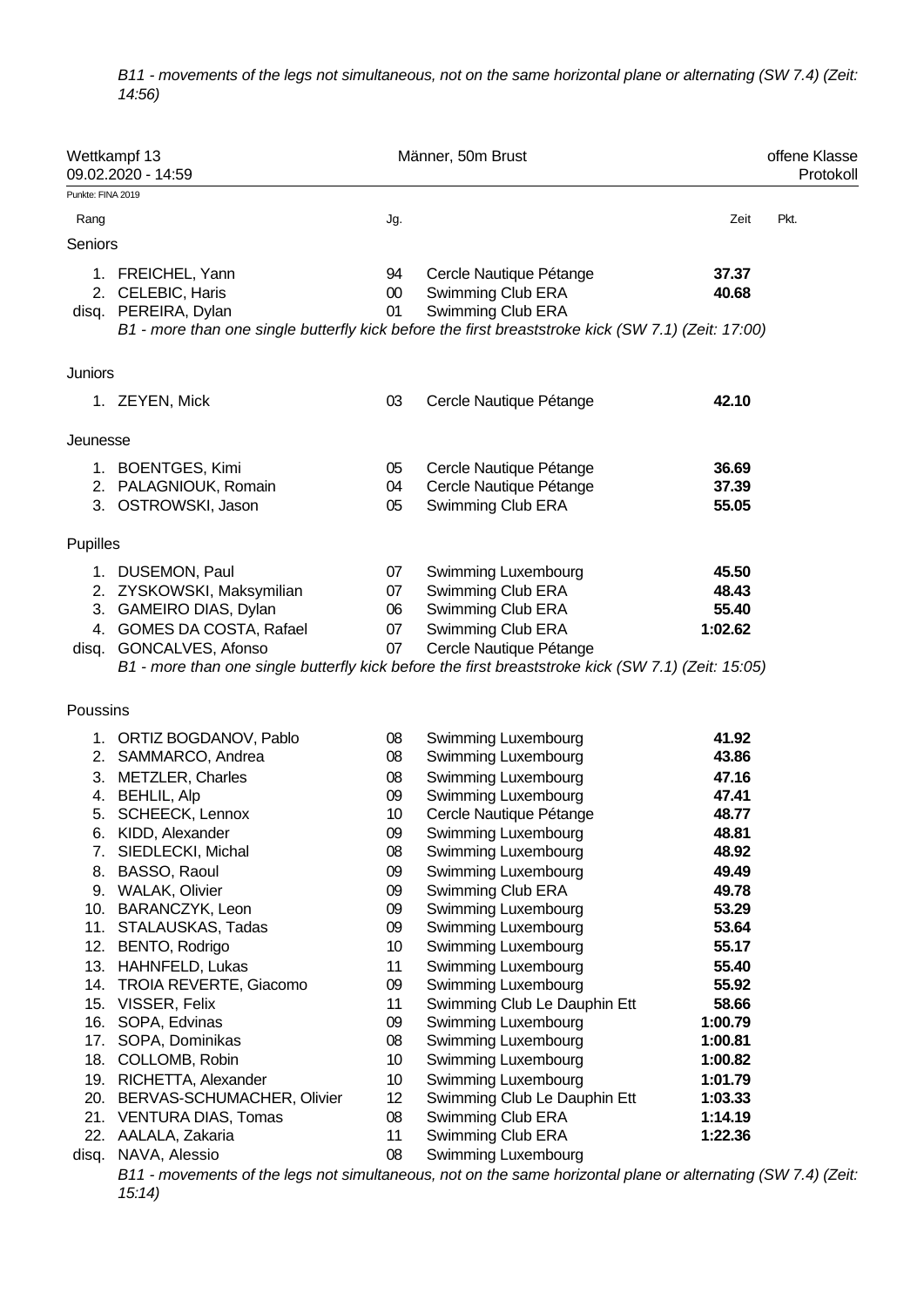|                   | Wettkampf 13, Jungen, 50m Brust, Poussins                                                                                                                               |                |                                        |                                                                                               |                               |      |                 |               |           |
|-------------------|-------------------------------------------------------------------------------------------------------------------------------------------------------------------------|----------------|----------------------------------------|-----------------------------------------------------------------------------------------------|-------------------------------|------|-----------------|---------------|-----------|
| Rang              |                                                                                                                                                                         |                | Jg.                                    |                                                                                               |                               |      | Zeit            | Pkt.          |           |
| disq.             | CHOJECKI, Damian<br>B11 - movements of the legs not simultaneous, not on the same horizontal plane or alternating (SW 7.4) (Zeit:<br>15:11)                             |                | 09                                     | Swimming Club ERA                                                                             |                               |      |                 |               |           |
|                   | disq. DUPONT, Tino<br>B11 - movements of the legs not simultaneous, not on the same horizontal plane or alternating (SW 7.4) (Zeit:<br>15:11)                           |                | 12                                     | Swimming Club ERA                                                                             |                               |      |                 |               |           |
| na.<br>na.<br>na. | WEYLAND, Yann<br>KRIES, Leo<br><b>BOHLER, Tim</b><br>na. SILVA MATOS, Artur                                                                                             |                | 10<br>08<br>08<br>09                   | Swimming Club Le Dauphin Ett<br>Swimming Luxembourg<br>Swimming Club ERA<br>Swimming Club ERA |                               |      |                 |               |           |
|                   | Wettkampf 14<br>09.02.2020 - 15:16                                                                                                                                      |                |                                        | Frauen, 100m Lagen                                                                            |                               |      |                 | offene Klasse | Protokoll |
| Punkte: FINA 2019 |                                                                                                                                                                         |                |                                        |                                                                                               | Zeit                          | Pkt. | 50 <sub>m</sub> |               | 100m      |
| Rang<br>Seniors   |                                                                                                                                                                         | Jg.            |                                        |                                                                                               |                               |      |                 |               |           |
|                   | 1. HANSEN, Cindy                                                                                                                                                        | 94             | Swimming Club ERA                      |                                                                                               | 1:36.60                       |      |                 |               |           |
| Juniors           |                                                                                                                                                                         |                |                                        |                                                                                               |                               |      |                 |               |           |
|                   | 1. GRUNDHEBER, Marilou<br>2. DA SILVA PAIVA, Ana                                                                                                                        | 05<br>04       | Swimming Club ERA<br>Swimming Club ERA |                                                                                               | 1:27.23<br>1:28.84            |      |                 |               |           |
| Jeunesse          |                                                                                                                                                                         |                |                                        |                                                                                               |                               |      |                 |               |           |
|                   | 1. BARANCZYK, Maya<br>2. FODJIO 'ME NOUTCHOMWO, S06<br>3. SHEHU, Alishia                                                                                                | 07<br>07       | Swimming Club ERA                      | Swimming Luxembourg<br>Cercle Nautique Pétange                                                | 1:22.99<br>1:43.81<br>1:53.80 |      |                 |               |           |
| Pupilles          |                                                                                                                                                                         |                |                                        |                                                                                               |                               |      |                 |               |           |
|                   | 1. KÖNIG, Charlotte Fleur<br>2. PIACENTI, Giulia<br>3. TESSARO, Laura                                                                                                   | 09<br>09<br>08 |                                        | Swimming Luxembourg<br>Swimming Luxembourg<br>Swimming Club Le Dauphin Ett                    | 1:43.33<br>1:50.46<br>1:58.38 |      |                 |               |           |
| Poussins          |                                                                                                                                                                         |                |                                        |                                                                                               |                               |      |                 |               |           |
| disq.             | 1. STALAUSKAITE, Beata<br>DONDELINGER, Eila<br>M2 - section was not finished in accordance with the rule which applies to the stroke concerned (SW 9.3) (Zeit:<br>15:26 | 11<br>10       |                                        | Swimming Luxembourg<br>Swimming Club Le Dauphin Ett                                           | 1:56.93                       |      |                 |               |           |
|                   | Wettkampf 15<br>09.02.2020 - 15:24                                                                                                                                      |                |                                        | Männer, 100m Lagen                                                                            |                               |      |                 | offene Klasse | Protokoll |
| Punkte: FINA 2019 |                                                                                                                                                                         |                |                                        |                                                                                               |                               |      |                 |               |           |
| Rang<br>Seniors   |                                                                                                                                                                         | Jg.            |                                        |                                                                                               | Zeit                          | Pkt. | 50 <sub>m</sub> |               | 100m      |
|                   | 1. CELEBIC, Haris<br>2. PEREIRA, Dylan<br>disq. FREICHEL, Yann<br>B1 - more than one single butterfly kick before the first breaststroke kick (SW 7.1) (Zeit: 15:04)    | 00<br>01<br>94 | Swimming Club ERA<br>Swimming Club ERA | Cercle Nautique Pétange                                                                       | 1:28.71<br>1:33.55            |      |                 |               |           |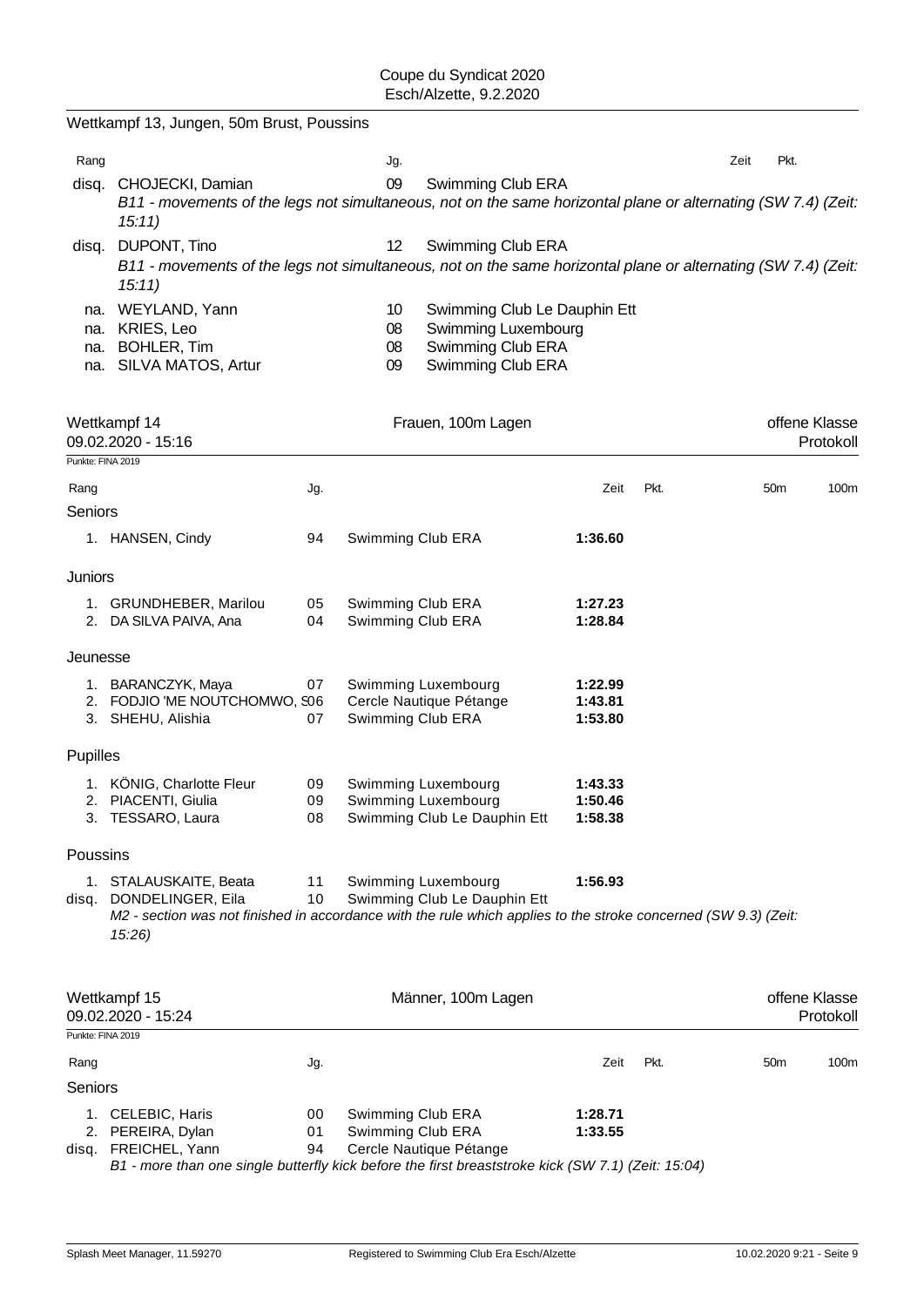|                   | Wettkampf 15, Männer, 100m Lagen                                                                                                                                                                                                                                                    |                                        |                                              |                                                                                                                                                                                      |                                                                |                                                                        |                           |
|-------------------|-------------------------------------------------------------------------------------------------------------------------------------------------------------------------------------------------------------------------------------------------------------------------------------|----------------------------------------|----------------------------------------------|--------------------------------------------------------------------------------------------------------------------------------------------------------------------------------------|----------------------------------------------------------------|------------------------------------------------------------------------|---------------------------|
| Juniors           |                                                                                                                                                                                                                                                                                     |                                        |                                              |                                                                                                                                                                                      |                                                                |                                                                        |                           |
|                   | 1. ZEYEN, Mick                                                                                                                                                                                                                                                                      | 03                                     |                                              | Cercle Nautique Pétange                                                                                                                                                              | 1:25.26                                                        |                                                                        |                           |
| Jeunesse          |                                                                                                                                                                                                                                                                                     |                                        |                                              |                                                                                                                                                                                      |                                                                |                                                                        |                           |
|                   | 1. PALAGNIOUK, Romain                                                                                                                                                                                                                                                               | 04                                     |                                              | Cercle Nautique Pétange                                                                                                                                                              | 1:10.76                                                        |                                                                        |                           |
| Pupilles          |                                                                                                                                                                                                                                                                                     |                                        |                                              |                                                                                                                                                                                      |                                                                |                                                                        |                           |
| disq.             | GONCALVES, Afonso<br>P2 - did not bring both arms forward simultaneously over water or did not bring both arms backward<br>simultaneously under water through-out the race, according to SW 8.5 (SW 8.2) (Zeit: 15:33)                                                              | 07                                     |                                              | Cercle Nautique Pétange                                                                                                                                                              |                                                                |                                                                        |                           |
| Poussins          |                                                                                                                                                                                                                                                                                     |                                        |                                              |                                                                                                                                                                                      |                                                                |                                                                        |                           |
|                   | 1. STAICU, David-Andrei<br>2. NAVA, Alessio<br>3. BASSO, Raoul<br>4. STALAUSKAS, Tadas<br>5. SOPA, Dominikas<br>6. SOPA, Edvinas<br>disq. STAICU, Razvan<br>B14 - id not touch the wall with both hands simultaneously and separated at the turn / finish (SW 7.6) (Zeit:<br>15:38) | 08<br>08<br>09<br>09<br>08<br>09<br>10 |                                              | Swimming Club Le Dauphin Ett<br>Swimming Luxembourg<br>Swimming Luxembourg<br>Swimming Luxembourg<br>Swimming Luxembourg<br>Swimming Luxembourg<br>Swimming Club Le Dauphin Ett      | 1:35.70<br>1:45.75<br>1:47.13<br>1:51.13<br>1:56.56<br>1:56.59 |                                                                        |                           |
| disq.             | CARNEIRO, Vasco<br>M2 - section was not finished in accordance with the rule which applies to the stroke concerned (SW 9.3) (Zeit:<br>15:38                                                                                                                                         | 10                                     |                                              | Swimming Luxembourg                                                                                                                                                                  |                                                                |                                                                        |                           |
|                   | Wettkampf 16                                                                                                                                                                                                                                                                        |                                        |                                              | Frauen, 50m Schmetterling                                                                                                                                                            |                                                                |                                                                        |                           |
|                   | 09.02.2020 - 15:55                                                                                                                                                                                                                                                                  |                                        |                                              |                                                                                                                                                                                      |                                                                |                                                                        | offene Klasse<br>Protokol |
| Punkte: FINA 2019 |                                                                                                                                                                                                                                                                                     |                                        |                                              |                                                                                                                                                                                      |                                                                | Zeit                                                                   | Pkt.                      |
| Rang<br>Juniors   |                                                                                                                                                                                                                                                                                     |                                        | Jg.                                          |                                                                                                                                                                                      |                                                                |                                                                        |                           |
|                   | 1. DA SILVA PAIVA, Ana                                                                                                                                                                                                                                                              |                                        | 04                                           | Swimming Club ERA                                                                                                                                                                    |                                                                | 40.83                                                                  |                           |
| Jeunesse          |                                                                                                                                                                                                                                                                                     |                                        |                                              |                                                                                                                                                                                      |                                                                |                                                                        |                           |
|                   | 1. BOUWMEISTER, Philine<br>2. BARANCZYK, Maya<br>3. MAJ, Nathalie<br>4. SHEHU, Alishia                                                                                                                                                                                              |                                        | 07<br>07<br>07<br>07                         | Swimming Luxembourg<br>Swimming Luxembourg<br>Swimming Luxembourg<br>Swimming Club ERA                                                                                               |                                                                | 36.12<br>37.22<br>48.26<br>54.79                                       |                           |
| Pupilles          |                                                                                                                                                                                                                                                                                     |                                        |                                              |                                                                                                                                                                                      |                                                                |                                                                        |                           |
|                   | 1. HRIC, Nina<br>2. GRUJIC-MARTINS, Teodora<br>3. OLIVERO, Francesca<br>4. NEMETI, Borbala<br>5. POELS, Klara-Luisa<br>6. PIEPOLYTE, Ema<br>7. PASA, Sofia<br>8. LAPUSNEANU, Alexandra                                                                                              |                                        | 08<br>09<br>08<br>08<br>09<br>08<br>08<br>08 | Swimming Luxembourg<br>Swimming Luxembourg<br>Swimming Luxembourg<br>Swimming Luxembourg<br>Swimming Luxembourg<br>Swimming Luxembourg<br>Swimming Luxembourg<br>Swimming Luxembourg |                                                                | 33.19<br>36.63<br>38.25<br>40.02<br>45.81<br>46.09<br>50.80<br>1:00.37 |                           |
|                   | disq. RIVELLINI, Frida<br>P3 - leg movements not simultaneous, legs or feet alternating (SW 8.3) (Zeit: 16:00)                                                                                                                                                                      |                                        | 09                                           | Swimming Luxembourg                                                                                                                                                                  |                                                                |                                                                        |                           |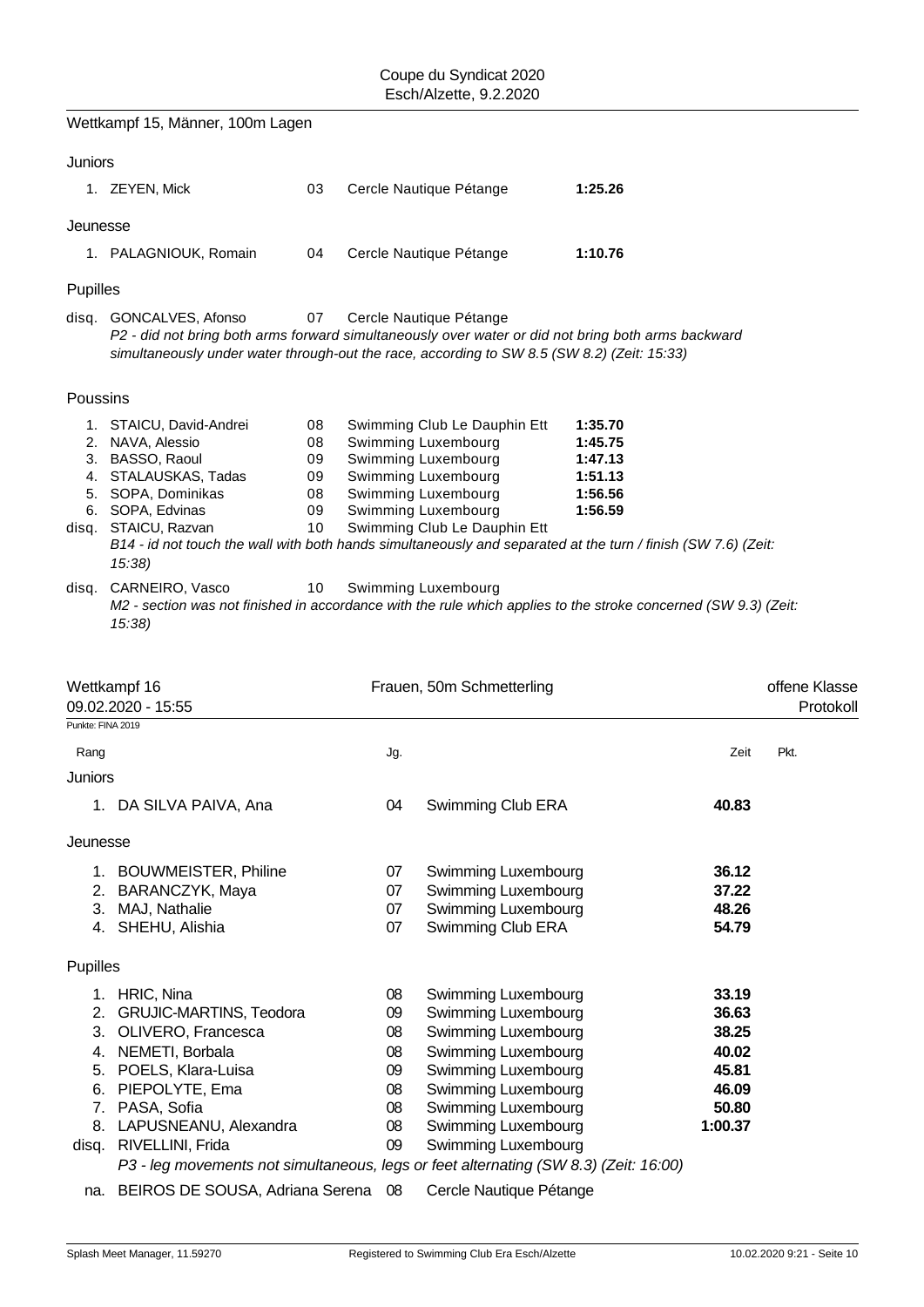### Wettkampf 16, Frauen, 50m Schmetterling

Poussins

| 1. BARTHEL, Emma  | Swimming Luxembourg    | 43.06 |
|-------------------|------------------------|-------|
| 2. LEONARD, Leni  | 10 Swimming Luxembourg | 47.00 |
| 3. NIKITINA, Dana | Swimming Luxembourg    | 54.66 |

| Punkte: FINA 2019<br>Jg.<br>Zeit<br>Rang<br>Seniors<br>94<br>1. FREICHEL, Yann<br>Cercle Nautique Pétange<br>32.03                                        | Pkt. |
|-----------------------------------------------------------------------------------------------------------------------------------------------------------|------|
|                                                                                                                                                           |      |
|                                                                                                                                                           |      |
|                                                                                                                                                           |      |
|                                                                                                                                                           |      |
| Jeunesse                                                                                                                                                  |      |
| Cercle Nautique Pétange<br>1. PALAGNIOUK, Romain<br>04<br>31.81                                                                                           |      |
| 05<br>Cercle Nautique Pétange<br>31.99<br>2. BOENTGES, Kimi                                                                                               |      |
| Pupilles                                                                                                                                                  |      |
| 1. MILANOVSKI, Stefan<br>06<br>Swimming Luxembourg<br>37.01                                                                                               |      |
| Swimming Luxembourg<br>2. DUSEMON, Paul<br>07<br>38.19                                                                                                    |      |
| 3. GONCALVES, Afonso<br>07<br>Cercle Nautique Pétange<br>51.81                                                                                            |      |
| Poussins                                                                                                                                                  |      |
| Swimming Luxembourg<br>35.06<br>1. VIGUIER, Evan<br>08                                                                                                    |      |
| 2. ORTIZ BOGDANOV, Pablo<br>36.07<br>08<br>Swimming Luxembourg                                                                                            |      |
| <b>Swimming Luxembourg</b><br>3. KUNEN, Fynn<br>08<br>36.33                                                                                               |      |
| 39.72<br>4. ANISKO, Leonard<br>08<br>Cercle Nautique Pétange                                                                                              |      |
| 5. METZLER, Charles<br>Swimming Luxembourg<br>40.49<br>08                                                                                                 |      |
| 6. CARNEIRO, Vasco<br>Swimming Luxembourg<br>42.20<br>10 <sup>°</sup>                                                                                     |      |
| 7. SIEDLECKI, Michal<br>Swimming Luxembourg<br>42.25<br>08                                                                                                |      |
| Swimming Luxembourg<br>43.10<br>8. KROMBACH, Alex<br>08                                                                                                   |      |
| Swimming Luxembourg<br>43.94<br>9. KIDD, Alexander<br>09                                                                                                  |      |
| 46.22<br>10. SABBOURI, Mathis<br>Swimming Luxembourg<br>08                                                                                                |      |
| 11. BEHLIL, Alp<br>Swimming Luxembourg<br>47.08<br>09                                                                                                     |      |
| 12. MARTINEZ, Lucas<br>Swimming Luxembourg<br>49.05<br>08                                                                                                 |      |
| 13. HAHNFELD, Lukas<br>Swimming Luxembourg<br>51.63<br>11                                                                                                 |      |
| 52.95<br>14. BENTO, Rodrigo<br>Swimming Luxembourg<br>10 <sup>°</sup>                                                                                     |      |
| 15. TROIA REVERTE, Giacomo<br>1:01.69<br>Swimming Luxembourg<br>09                                                                                        |      |
| Swimming Luxembourg<br>16. RICHETTA, Alexander<br>10 <sup>°</sup><br>1:03.13                                                                              |      |
| Swimming Luxembourg<br>disq. BARANCZYK, Leon<br>09<br>D2 - did not bring both arms forward simultaneously over water or did not bring both arms backward. |      |

*P2 - did not bring both arms forward simultaneously over water or did not bring both arms backward simultaneously under water through-out the race, according to SW 8.5 (SW 8.2) (Zeit: 16:08)*

disq. COLLOMB, Robin 10 Swimming Luxembourg *P2 - did not bring both arms forward simultaneously over water or did not bring both arms backward simultaneously under water through-out the race, according to SW 8.5 (SW 8.2) (Zeit: 16:11)*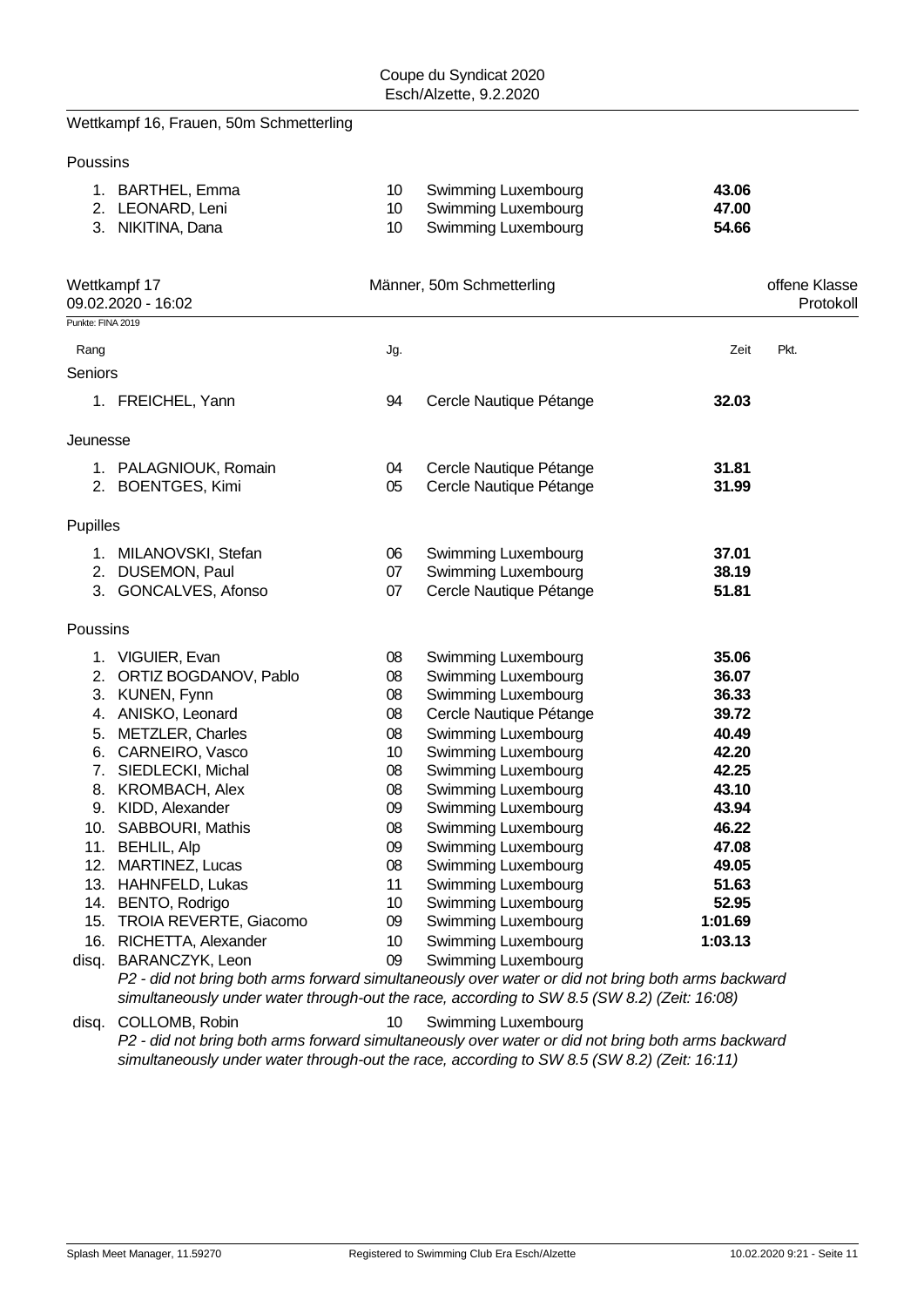|                   | Wettkampf 18<br>09.02.2020 - 16:11                                                                                            |                            | Frauen, 100m Rücken                                                                                                                                                                         |                                                     |      |                 | offene Klasse<br>Protokoll |
|-------------------|-------------------------------------------------------------------------------------------------------------------------------|----------------------------|---------------------------------------------------------------------------------------------------------------------------------------------------------------------------------------------|-----------------------------------------------------|------|-----------------|----------------------------|
| Punkte: FINA 2019 |                                                                                                                               |                            |                                                                                                                                                                                             |                                                     |      |                 |                            |
| Rang              |                                                                                                                               | Jg.                        |                                                                                                                                                                                             | Zeit                                                | Pkt. | 50 <sub>m</sub> | 100m                       |
| Seniors           |                                                                                                                               |                            |                                                                                                                                                                                             |                                                     |      |                 |                            |
|                   | 1. GRUNDHEBER, Angie<br>2. HANSEN, Cindy                                                                                      | 03<br>94                   | Swimming Club ERA<br>Swimming Club ERA                                                                                                                                                      | 1:11.72<br>1:37.00                                  |      |                 |                            |
| Juniors           |                                                                                                                               |                            |                                                                                                                                                                                             |                                                     |      |                 |                            |
|                   | 1. GRUNDHEBER, Marilou<br>2. DA SILVA PAIVA, Ana                                                                              | 05<br>04                   | Swimming Club ERA<br>Swimming Club ERA                                                                                                                                                      | 1:27.04<br>1:34.66                                  |      |                 |                            |
| Pupilles          |                                                                                                                               |                            |                                                                                                                                                                                             |                                                     |      |                 |                            |
|                   | 1. ALLAR, Maud<br>2. MILANOVSKA, Maja<br>3. TURMES, Ella<br>4. CISZEK, Alina                                                  | 08<br>09<br>08<br>09       | Cercle Nautique Pétange<br>Swimming Luxembourg<br>Swimming Club ERA<br>Swimming Club Le Dauphin Ett                                                                                         | 1:21.23<br>1:22.37<br>1:55.69<br>1:57.08            |      |                 |                            |
| Poussins          |                                                                                                                               |                            |                                                                                                                                                                                             |                                                     |      |                 |                            |
|                   | 1. DONDELINGER, Eila<br>2. MULLER, Louise<br>3. DO VALE CASIMIRO, Inaya<br>disq. PAVELEK, Mira                                | 10<br>10<br>11<br>10       | Swimming Club Le Dauphin Ett<br>Swimming Club ERA<br>Swimming Club ERA<br>Swimming Luxembourg<br>D8 - upon the finish the swimmer did not touch the wall on the back (SW 6.6) (Zeit: 16:27) | 1:52.75<br>2:30.59<br>2:41.25                       |      |                 |                            |
|                   | disq. GUITTET, Julie                                                                                                          | 10                         | Swimming Club ERA<br>D8 - upon the finish the swimmer did not touch the wall on the back (SW 6.6) (Zeit: 16:24)                                                                             |                                                     |      |                 |                            |
|                   |                                                                                                                               |                            |                                                                                                                                                                                             |                                                     |      |                 |                            |
|                   | Wettkampf 19<br>09.02.2020 - 16:20                                                                                            |                            | Männer, 100m Rücken                                                                                                                                                                         |                                                     |      |                 | offene Klasse<br>Protokoll |
| Punkte: FINA 2019 |                                                                                                                               |                            |                                                                                                                                                                                             |                                                     |      |                 |                            |
| Rang              |                                                                                                                               | Jg.                        |                                                                                                                                                                                             | Zeit                                                | Pkt. | 50 <sub>m</sub> | 100m                       |
| Seniors           |                                                                                                                               |                            |                                                                                                                                                                                             |                                                     |      |                 |                            |
|                   | 1. CELEBIC, Haris<br>2. PEREIRA, Dylan                                                                                        | 00<br>01                   | Swimming Club ERA<br>Swimming Club ERA                                                                                                                                                      | 1:23.68<br>1:41.65                                  |      |                 |                            |
| Jeunesse          |                                                                                                                               |                            |                                                                                                                                                                                             |                                                     |      |                 |                            |
|                   | 1. PALAGNIOUK, Romain<br>2. OSTROWSKI, Jason                                                                                  | 04<br>05                   | Cercle Nautique Pétange<br>Swimming Club ERA                                                                                                                                                | 1:09.36<br>2:27.78                                  |      |                 |                            |
| Pupilles          |                                                                                                                               |                            |                                                                                                                                                                                             |                                                     |      |                 |                            |
|                   | 1. DUSEMON, Paul<br>2. MILANOVSKI, Stefan<br>3. ZYSKOWSKI, Maksymilian<br>4. GOMES DA COSTA, Rafael<br>5. GAMEIRO DIAS, Dylan | 07<br>06<br>07<br>07<br>06 | Swimming Luxembourg<br>Swimming Luxembourg<br>Swimming Club ERA<br>Swimming Club ERA<br>Swimming Club ERA                                                                                   | 1:22.94<br>1:25.90<br>1:45.42<br>1:49.07<br>2:03.06 |      |                 |                            |
| Poussins          |                                                                                                                               |                            |                                                                                                                                                                                             |                                                     |      |                 |                            |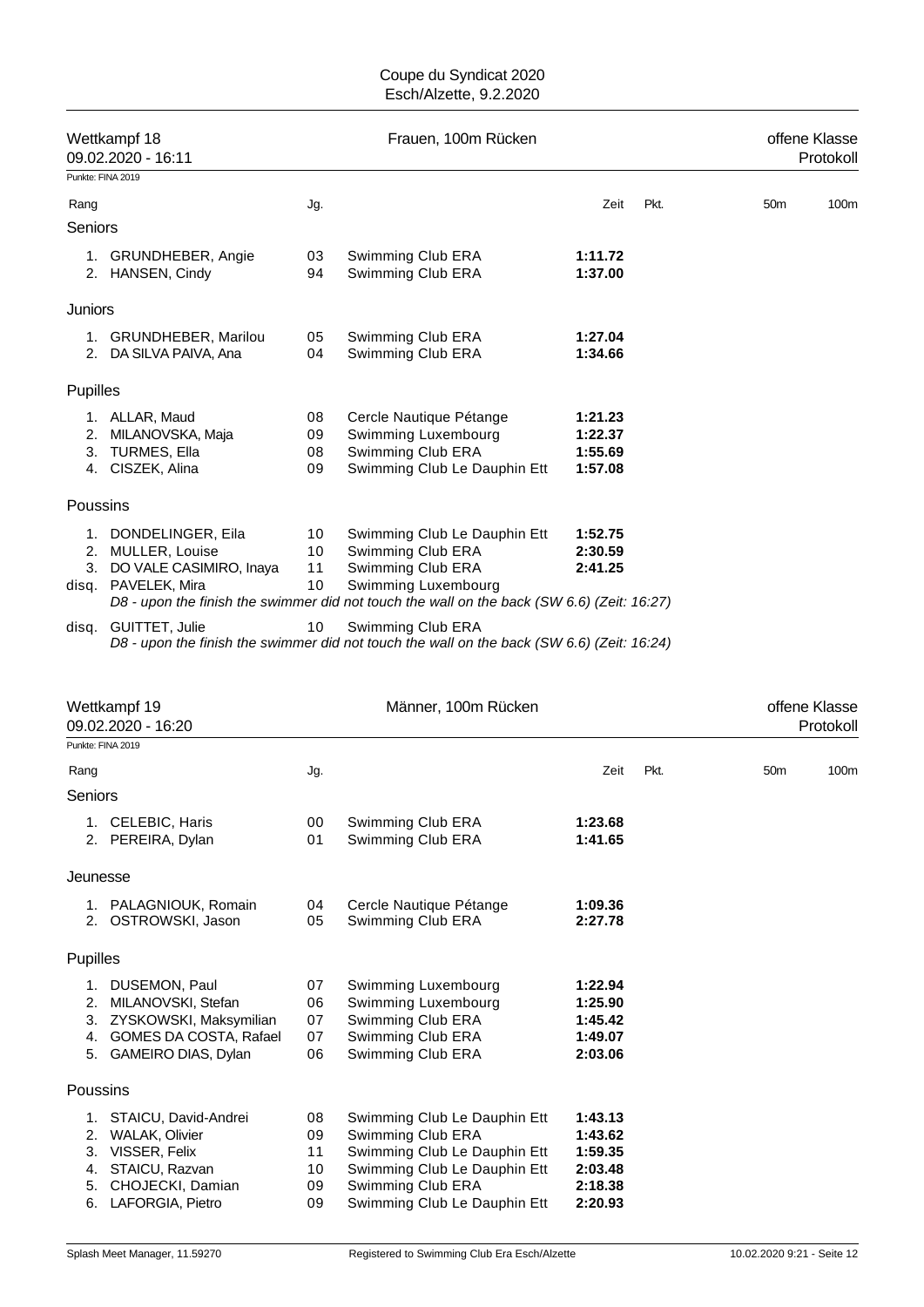| 7. BATSTONE, Lorenz<br>8. DUPONT, Tino<br>9. AALALA, Zakaria      |                                                                                                                                                                                                                                                                                                                                   |                                                                                                                                                                                                                                        | Zeit<br>2:22.76<br>3:17.31<br>3:43.88                                                                                                                                                                                         | Pkt.                                                                                                                                                                                                                                                                                                                                                                                                                                                                                                                                                                                                                                                                   | 50 <sub>m</sub><br>100m                                                                                                                                                                                                                                                       |
|-------------------------------------------------------------------|-----------------------------------------------------------------------------------------------------------------------------------------------------------------------------------------------------------------------------------------------------------------------------------------------------------------------------------|----------------------------------------------------------------------------------------------------------------------------------------------------------------------------------------------------------------------------------------|-------------------------------------------------------------------------------------------------------------------------------------------------------------------------------------------------------------------------------|------------------------------------------------------------------------------------------------------------------------------------------------------------------------------------------------------------------------------------------------------------------------------------------------------------------------------------------------------------------------------------------------------------------------------------------------------------------------------------------------------------------------------------------------------------------------------------------------------------------------------------------------------------------------|-------------------------------------------------------------------------------------------------------------------------------------------------------------------------------------------------------------------------------------------------------------------------------|
| disq. VENTURA DIAS, Tomas<br>16:33)                               |                                                                                                                                                                                                                                                                                                                                   |                                                                                                                                                                                                                                        |                                                                                                                                                                                                                               |                                                                                                                                                                                                                                                                                                                                                                                                                                                                                                                                                                                                                                                                        |                                                                                                                                                                                                                                                                               |
| na. WEYLAND, Yann<br><b>BOHLER, Tim</b><br>na. SILVA MATOS, Artur |                                                                                                                                                                                                                                                                                                                                   |                                                                                                                                                                                                                                        |                                                                                                                                                                                                                               |                                                                                                                                                                                                                                                                                                                                                                                                                                                                                                                                                                                                                                                                        |                                                                                                                                                                                                                                                                               |
| Wettkampf 20<br>09.02.2020 - 16:38                                |                                                                                                                                                                                                                                                                                                                                   |                                                                                                                                                                                                                                        |                                                                                                                                                                                                                               |                                                                                                                                                                                                                                                                                                                                                                                                                                                                                                                                                                                                                                                                        | offene Klasse<br>Protokoll                                                                                                                                                                                                                                                    |
|                                                                   |                                                                                                                                                                                                                                                                                                                                   |                                                                                                                                                                                                                                        |                                                                                                                                                                                                                               |                                                                                                                                                                                                                                                                                                                                                                                                                                                                                                                                                                                                                                                                        |                                                                                                                                                                                                                                                                               |
| Rang                                                              | Jg.                                                                                                                                                                                                                                                                                                                               |                                                                                                                                                                                                                                        |                                                                                                                                                                                                                               | Zeit                                                                                                                                                                                                                                                                                                                                                                                                                                                                                                                                                                                                                                                                   | Pkt.                                                                                                                                                                                                                                                                          |
| Seniors                                                           |                                                                                                                                                                                                                                                                                                                                   |                                                                                                                                                                                                                                        |                                                                                                                                                                                                                               |                                                                                                                                                                                                                                                                                                                                                                                                                                                                                                                                                                                                                                                                        |                                                                                                                                                                                                                                                                               |
| 1. GRUNDHEBER, Angie<br>2. HANSEN, Cindy                          | 03<br>94                                                                                                                                                                                                                                                                                                                          |                                                                                                                                                                                                                                        |                                                                                                                                                                                                                               | 29.53<br>38.58                                                                                                                                                                                                                                                                                                                                                                                                                                                                                                                                                                                                                                                         |                                                                                                                                                                                                                                                                               |
| Juniors                                                           |                                                                                                                                                                                                                                                                                                                                   |                                                                                                                                                                                                                                        |                                                                                                                                                                                                                               |                                                                                                                                                                                                                                                                                                                                                                                                                                                                                                                                                                                                                                                                        |                                                                                                                                                                                                                                                                               |
| 1. GRUNDHEBER, Marilou<br>2. DA SILVA PAIVA, Ana                  | 05<br>04                                                                                                                                                                                                                                                                                                                          |                                                                                                                                                                                                                                        |                                                                                                                                                                                                                               | 34.76<br>35.84                                                                                                                                                                                                                                                                                                                                                                                                                                                                                                                                                                                                                                                         |                                                                                                                                                                                                                                                                               |
|                                                                   |                                                                                                                                                                                                                                                                                                                                   |                                                                                                                                                                                                                                        |                                                                                                                                                                                                                               |                                                                                                                                                                                                                                                                                                                                                                                                                                                                                                                                                                                                                                                                        |                                                                                                                                                                                                                                                                               |
|                                                                   |                                                                                                                                                                                                                                                                                                                                   |                                                                                                                                                                                                                                        |                                                                                                                                                                                                                               |                                                                                                                                                                                                                                                                                                                                                                                                                                                                                                                                                                                                                                                                        |                                                                                                                                                                                                                                                                               |
|                                                                   |                                                                                                                                                                                                                                                                                                                                   |                                                                                                                                                                                                                                        |                                                                                                                                                                                                                               |                                                                                                                                                                                                                                                                                                                                                                                                                                                                                                                                                                                                                                                                        |                                                                                                                                                                                                                                                                               |
|                                                                   |                                                                                                                                                                                                                                                                                                                                   |                                                                                                                                                                                                                                        |                                                                                                                                                                                                                               | 38.59                                                                                                                                                                                                                                                                                                                                                                                                                                                                                                                                                                                                                                                                  |                                                                                                                                                                                                                                                                               |
| 4. SHEHU, Alishia                                                 | 07                                                                                                                                                                                                                                                                                                                                |                                                                                                                                                                                                                                        |                                                                                                                                                                                                                               | 41.46                                                                                                                                                                                                                                                                                                                                                                                                                                                                                                                                                                                                                                                                  |                                                                                                                                                                                                                                                                               |
| Pupilles                                                          |                                                                                                                                                                                                                                                                                                                                   |                                                                                                                                                                                                                                        |                                                                                                                                                                                                                               |                                                                                                                                                                                                                                                                                                                                                                                                                                                                                                                                                                                                                                                                        |                                                                                                                                                                                                                                                                               |
| 1. HRIC, Nina                                                     | 08                                                                                                                                                                                                                                                                                                                                |                                                                                                                                                                                                                                        |                                                                                                                                                                                                                               | 30.92                                                                                                                                                                                                                                                                                                                                                                                                                                                                                                                                                                                                                                                                  |                                                                                                                                                                                                                                                                               |
| ALLAR, Maud<br>2.                                                 | 08                                                                                                                                                                                                                                                                                                                                |                                                                                                                                                                                                                                        |                                                                                                                                                                                                                               | 32.11                                                                                                                                                                                                                                                                                                                                                                                                                                                                                                                                                                                                                                                                  |                                                                                                                                                                                                                                                                               |
| 3.                                                                |                                                                                                                                                                                                                                                                                                                                   |                                                                                                                                                                                                                                        |                                                                                                                                                                                                                               |                                                                                                                                                                                                                                                                                                                                                                                                                                                                                                                                                                                                                                                                        |                                                                                                                                                                                                                                                                               |
|                                                                   |                                                                                                                                                                                                                                                                                                                                   |                                                                                                                                                                                                                                        |                                                                                                                                                                                                                               |                                                                                                                                                                                                                                                                                                                                                                                                                                                                                                                                                                                                                                                                        |                                                                                                                                                                                                                                                                               |
| 6.                                                                |                                                                                                                                                                                                                                                                                                                                   |                                                                                                                                                                                                                                        |                                                                                                                                                                                                                               |                                                                                                                                                                                                                                                                                                                                                                                                                                                                                                                                                                                                                                                                        |                                                                                                                                                                                                                                                                               |
| 7.                                                                |                                                                                                                                                                                                                                                                                                                                   |                                                                                                                                                                                                                                        |                                                                                                                                                                                                                               |                                                                                                                                                                                                                                                                                                                                                                                                                                                                                                                                                                                                                                                                        |                                                                                                                                                                                                                                                                               |
| 8. PIEPOLYTE, Ema                                                 | 80                                                                                                                                                                                                                                                                                                                                |                                                                                                                                                                                                                                        |                                                                                                                                                                                                                               | 38.03                                                                                                                                                                                                                                                                                                                                                                                                                                                                                                                                                                                                                                                                  |                                                                                                                                                                                                                                                                               |
| POELS, Klara-Luisa                                                | 09                                                                                                                                                                                                                                                                                                                                |                                                                                                                                                                                                                                        |                                                                                                                                                                                                                               | 38.03                                                                                                                                                                                                                                                                                                                                                                                                                                                                                                                                                                                                                                                                  |                                                                                                                                                                                                                                                                               |
|                                                                   |                                                                                                                                                                                                                                                                                                                                   |                                                                                                                                                                                                                                        |                                                                                                                                                                                                                               |                                                                                                                                                                                                                                                                                                                                                                                                                                                                                                                                                                                                                                                                        |                                                                                                                                                                                                                                                                               |
| 11.                                                               |                                                                                                                                                                                                                                                                                                                                   |                                                                                                                                                                                                                                        |                                                                                                                                                                                                                               |                                                                                                                                                                                                                                                                                                                                                                                                                                                                                                                                                                                                                                                                        |                                                                                                                                                                                                                                                                               |
|                                                                   |                                                                                                                                                                                                                                                                                                                                   |                                                                                                                                                                                                                                        |                                                                                                                                                                                                                               |                                                                                                                                                                                                                                                                                                                                                                                                                                                                                                                                                                                                                                                                        |                                                                                                                                                                                                                                                                               |
| 14.                                                               | 08                                                                                                                                                                                                                                                                                                                                |                                                                                                                                                                                                                                        |                                                                                                                                                                                                                               | 44.88                                                                                                                                                                                                                                                                                                                                                                                                                                                                                                                                                                                                                                                                  |                                                                                                                                                                                                                                                                               |
| CISZEK, Alina<br>15.                                              | 09                                                                                                                                                                                                                                                                                                                                |                                                                                                                                                                                                                                        |                                                                                                                                                                                                                               | 45.09                                                                                                                                                                                                                                                                                                                                                                                                                                                                                                                                                                                                                                                                  |                                                                                                                                                                                                                                                                               |
| TESSARO, Laura<br>16.<br>na.                                      | 08<br>08                                                                                                                                                                                                                                                                                                                          |                                                                                                                                                                                                                                        |                                                                                                                                                                                                                               | 47.75                                                                                                                                                                                                                                                                                                                                                                                                                                                                                                                                                                                                                                                                  |                                                                                                                                                                                                                                                                               |
| 5.                                                                | Punkte: FINA 2019<br>Jeunesse<br>1. BOUWMEISTER, Philine<br>2. MAJ, Nathalie<br><b>GRUJIC-MARTINS, Teodora</b><br>OLIVERO, Francesca<br>4.<br>MILANOVSKA, Maja<br>NEMETI, Borbala<br>PASA, Sofia<br>10. RIVELLINI, Frida<br>KÖNIG, Charlotte Fleur<br>12.<br>LAPUSNEANU, Alexandra<br>13. PIACENTI, Giulia<br><b>TURMES, Ella</b> | Wettkampf 19, Jungen, 100m Rücken, Poussins<br>Jg.<br>08<br>12<br>11<br>disq. BERVAS-SCHUMACHER, Olivit12<br>08<br>10<br>08<br>09<br>07<br>07<br>09<br>80<br>09<br>80<br>80<br>09<br>09<br>08<br>09<br>BEIROS DE SOUSA, Adriana Serena | Swimming Club Le Dauphin Ett<br>Swimming Club ERA<br>Swimming Club ERA<br>Swimming Club Le Dauphin Ett<br>Swimming Club ERA<br>Swimming Club Le Dauphin Ett<br>Swimming Club ERA<br>Swimming Club ERA<br>Frauen, 50m Freistil | D9 - swimmer did not touch the wall at the turn / finish (SW 6.5) (Zeit: 16:33)<br>Swimming Club ERA<br>Swimming Club ERA<br>Swimming Club ERA<br>Swimming Club ERA<br>Swimming Luxembourg<br>Swimming Luxembourg<br>3. FODJIO 'ME NOUTCHOMWO, Shana W63chiCercle Nautique Pétange<br>Swimming Club ERA<br>Swimming Luxembourg<br>Cercle Nautique Pétange<br>Swimming Luxembourg<br>Swimming Luxembourg<br>Swimming Luxembourg<br>Swimming Luxembourg<br>Swimming Luxembourg<br>Swimming Luxembourg<br>Swimming Luxembourg<br>Swimming Luxembourg<br>Swimming Luxembourg<br>Swimming Luxembourg<br>Swimming Luxembourg<br>Swimming Club ERA<br>Cercle Nautique Pétange | D3 - swimmer did not stay upon his back throughout the race except when executing the turn (SW 6.3) (Zeit:<br>33.03<br>35.66<br>32.81<br>33.63<br>34.55<br>35.27<br>36.22<br>39.47<br>41.08<br>43.72<br>44.81<br>Swimming Club Le Dauphin Ett<br>Swimming Club Le Dauphin Ett |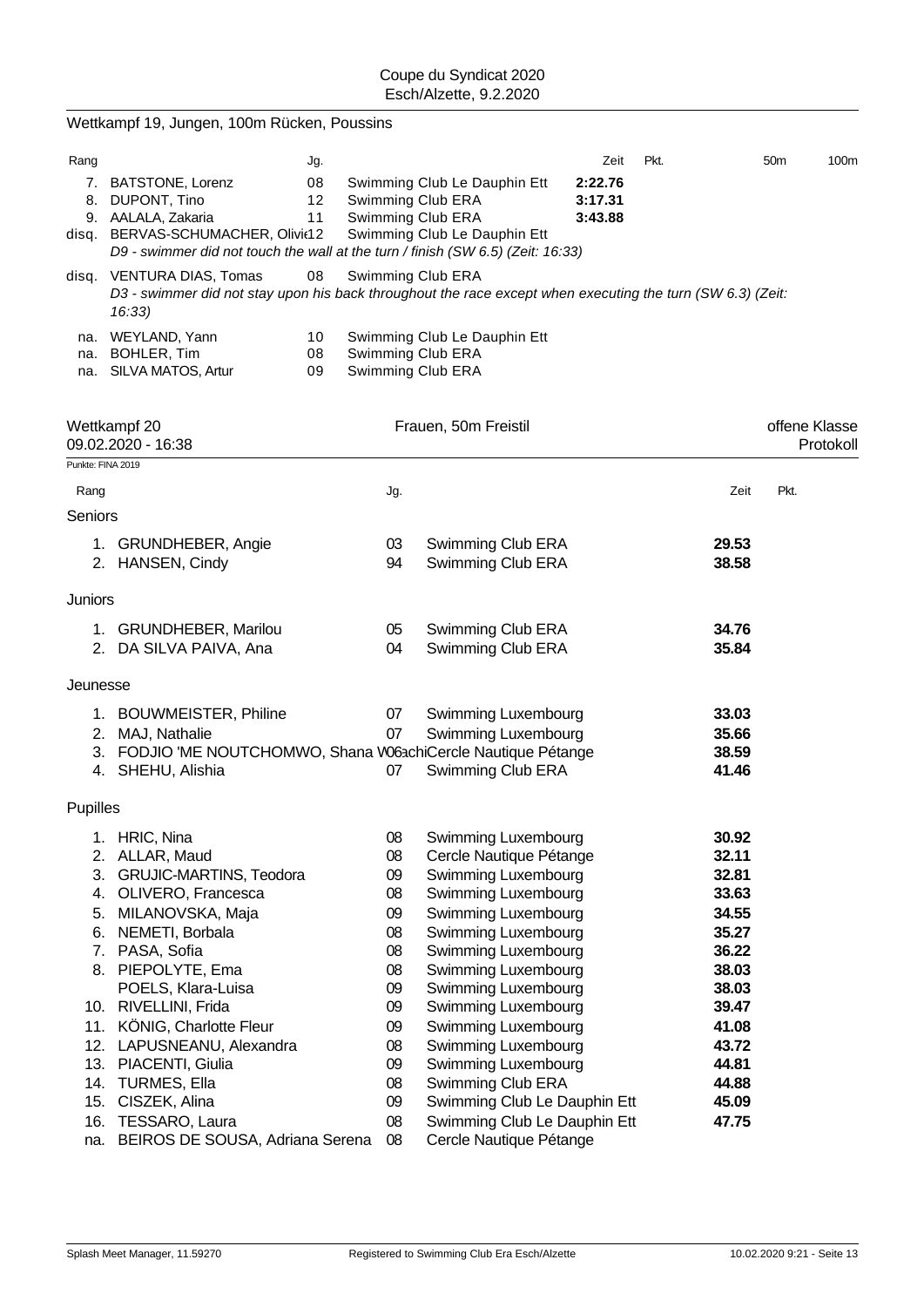# Wettkampf 20, Frauen, 50m Freistil

### Poussins

| 1. BARTHEL, Emma       | 10 | Swimming Luxembourg        | 36.40   |
|------------------------|----|----------------------------|---------|
| 2. PAVELEK, Mira       | 10 | Swimming Luxembourg        | 37.51   |
| 3. LEONARD, Leni       | 10 | Swimming Luxembourg        | 39.07   |
| 4. KARNIK, Sia         | 10 | <b>Swimming Luxembourg</b> | 45.43   |
| 5. NIKITINA, Dana      | 10 | Swimming Luxembourg        | 45.76   |
| 6. STALAUSKAITE, Beata | 11 | Swimming Luxembourg        | 49.10   |
| 7. SABBOURI, Sofia     | 10 | Swimming Luxembourg        | 52.28   |
| 8. MULLER, Liz         | 11 | <b>Swimming Luxembourg</b> | 53.98   |
| 9. MULLER, Louise      | 10 | Swimming Club ERA          | 1:00.61 |

|                   | Wettkampf 21<br>09.02.2020 - 16:49 |                 | Männer, 50m Freistil         |       | offene Klasse<br>Protokol |
|-------------------|------------------------------------|-----------------|------------------------------|-------|---------------------------|
| Punkte: FINA 2019 |                                    |                 |                              |       |                           |
| Rang              |                                    | Jg.             |                              | Zeit  | Pkt.                      |
| Seniors           |                                    |                 |                              |       |                           |
|                   | 1. FREICHEL, Yann                  | 94              | Cercle Nautique Pétange      | 28.13 |                           |
|                   | 2. CELEBIC, Haris                  | $00\,$          | Swimming Club ERA            | 33.24 |                           |
|                   | 3. PEREIRA, Dylan                  | 01              | Swimming Club ERA            | 37.61 |                           |
| Jeunesse          |                                    |                 |                              |       |                           |
|                   | 1. BOENTGES, Kimi                  | 05              | Cercle Nautique Pétange      | 27.60 |                           |
|                   | 2. PALAGNIOUK, Romain              | 04              | Cercle Nautique Pétange      | 28.78 |                           |
|                   | 3. OSTROWSKI, Jason                | 05              | Swimming Club ERA            | 49.63 |                           |
| Pupilles          |                                    |                 |                              |       |                           |
|                   | 1. MILANOVSKI, Stefan              | 06              | Swimming Luxembourg          | 33.29 |                           |
|                   | 2. ZYSKOWSKI, Maksymilian          | 07              | Swimming Club ERA            | 36.98 |                           |
|                   | 3. GONCALVES, Afonso               | 07              | Cercle Nautique Pétange      | 38.66 |                           |
|                   | 4. GOMES DA COSTA, Rafael          | 07              | Swimming Club ERA            | 39.75 |                           |
|                   | 5. GAMEIRO DIAS, Dylan             | 06              | Swimming Club ERA            | 48.12 |                           |
| Poussins          |                                    |                 |                              |       |                           |
|                   | 1. VIGUIER, Evan                   | 08              | Swimming Luxembourg          | 31.77 | ZE 1                      |
| 2.                | ORTIZ BOGDANOV, Pablo              | 08              | Swimming Luxembourg          | 31.77 | ZE <sub>2</sub>           |
| 3.                | KUNEN, Fynn                        | 08              | Swimming Luxembourg          | 32.02 |                           |
| 4.                | <b>METZLER, Charles</b>            | 08              | <b>Swimming Luxembourg</b>   | 34.38 |                           |
| 5.                | <b>KROMBACH, Alex</b>              | 08              | Swimming Luxembourg          | 34.53 |                           |
| 6.                | SAMMARCO, Andrea                   | 08              | Swimming Luxembourg          | 35.37 |                           |
| 7.                | ANISKO, Leonard                    | 08              | Cercle Nautique Pétange      | 36.06 |                           |
| 8.                | <b>BEHLIL, Alp</b>                 | 09              | Swimming Luxembourg          | 36.09 |                           |
|                   | 9. KIDD, Alexander                 | 09              | Swimming Luxembourg          | 36.31 |                           |
|                   | 10. SIEDLECKI, Michal              | 08              | Swimming Luxembourg          | 37.23 |                           |
|                   | 11. CARNEIRO, Vasco                | 10              | Swimming Luxembourg          | 37.47 |                           |
|                   | 12. SCHEECK, Lennox                | 10              | Cercle Nautique Pétange      | 38.84 |                           |
| 13.               | MARTINEZ, Lucas                    | 08              | Swimming Luxembourg          | 39.52 |                           |
| 14.               | <b>WALAK, Olivier</b>              | 09              | Swimming Club ERA            | 39.66 |                           |
| 15.               | BASSO, Raoul                       | 09              | Swimming Luxembourg          | 41.08 |                           |
|                   | 16. HAHNFELD, Lukas                | 11              | Swimming Luxembourg          | 41.70 |                           |
|                   | 17. BENTO, Rodrigo                 | 10              | Swimming Luxembourg          | 42.58 |                           |
|                   | 18. VISSER, Felix                  | 11              | Swimming Club Le Dauphin Ett | 42.65 |                           |
|                   | 19. SABBOURI, Mathis               | 08              | Swimming Luxembourg          | 42.70 |                           |
| 20.               | COLLOMB, Robin                     | 10 <sup>°</sup> | Swimming Luxembourg          | 43.59 |                           |